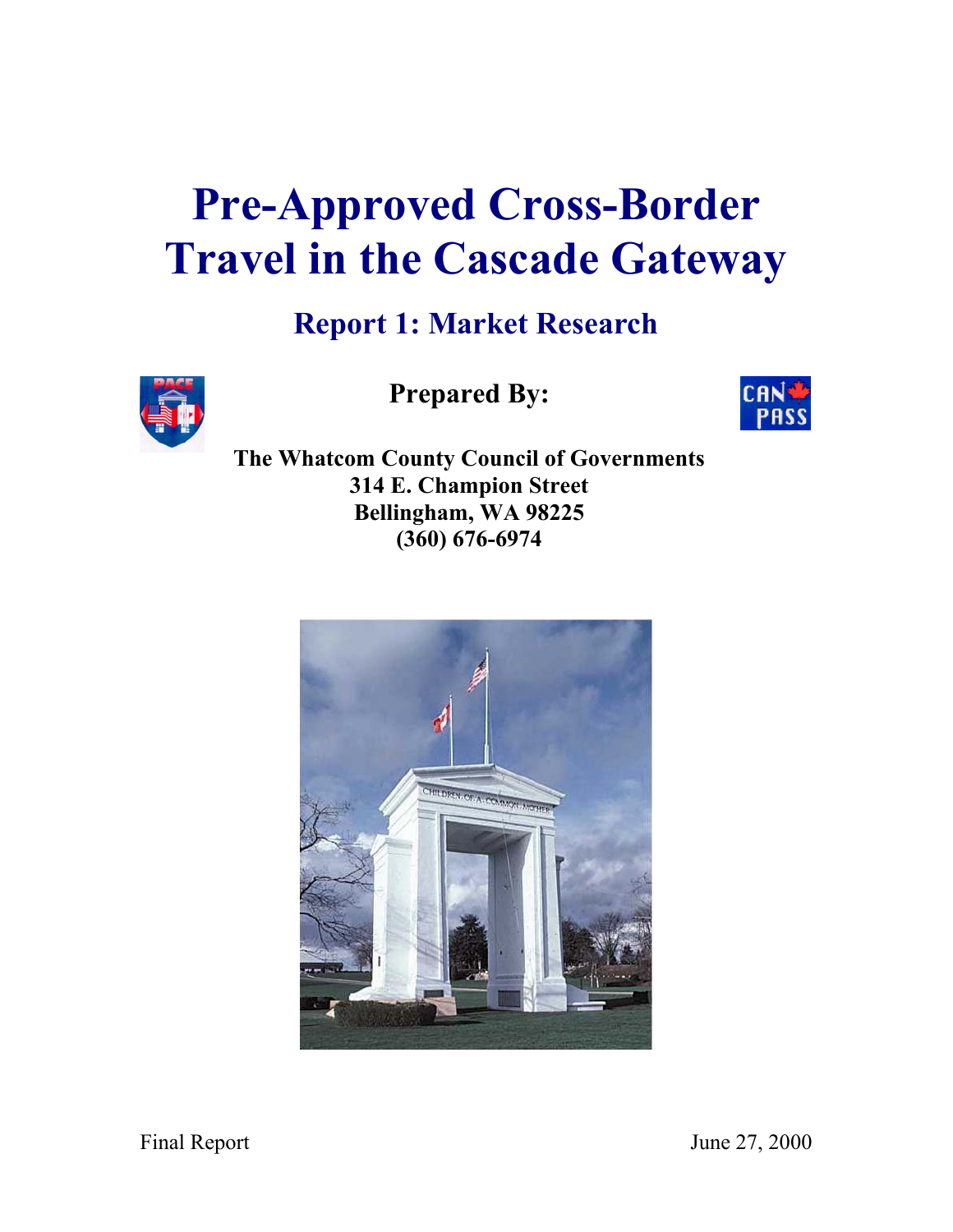# **Table of Contents**

| The Potential PACE and CANPASS Market V                                                                                                                                                                                        |           |
|--------------------------------------------------------------------------------------------------------------------------------------------------------------------------------------------------------------------------------|-----------|
| $Conclusions$ $V$                                                                                                                                                                                                              |           |
|                                                                                                                                                                                                                                |           |
|                                                                                                                                                                                                                                |           |
|                                                                                                                                                                                                                                |           |
|                                                                                                                                                                                                                                |           |
|                                                                                                                                                                                                                                |           |
| 1.5 Contract Summary 2                                                                                                                                                                                                         |           |
|                                                                                                                                                                                                                                |           |
|                                                                                                                                                                                                                                |           |
|                                                                                                                                                                                                                                |           |
|                                                                                                                                                                                                                                | 9         |
|                                                                                                                                                                                                                                |           |
| 4.1 Summary Statistics 3. The Statistics 3. The Statistics 3. The Statistics 3. The Statistics 3. The Statistics 3. The Statistics 3. The Statistics 3. The Statistics 3. The Statistics 3. The Statistics 3. The Statistics 3 |           |
|                                                                                                                                                                                                                                |           |
|                                                                                                                                                                                                                                |           |
|                                                                                                                                                                                                                                |           |
|                                                                                                                                                                                                                                |           |
| 5.1.2 Motorist interviews - Summary Statistics<br>$\sim$ 13                                                                                                                                                                    |           |
|                                                                                                                                                                                                                                | <b>18</b> |
|                                                                                                                                                                                                                                | 19        |
|                                                                                                                                                                                                                                |           |
|                                                                                                                                                                                                                                | 19        |
|                                                                                                                                                                                                                                | <b>20</b> |
|                                                                                                                                                                                                                                | <b>21</b> |
| Appendix I Sample of the PACE/CANPASS Market Research Questionnaire 21                                                                                                                                                         |           |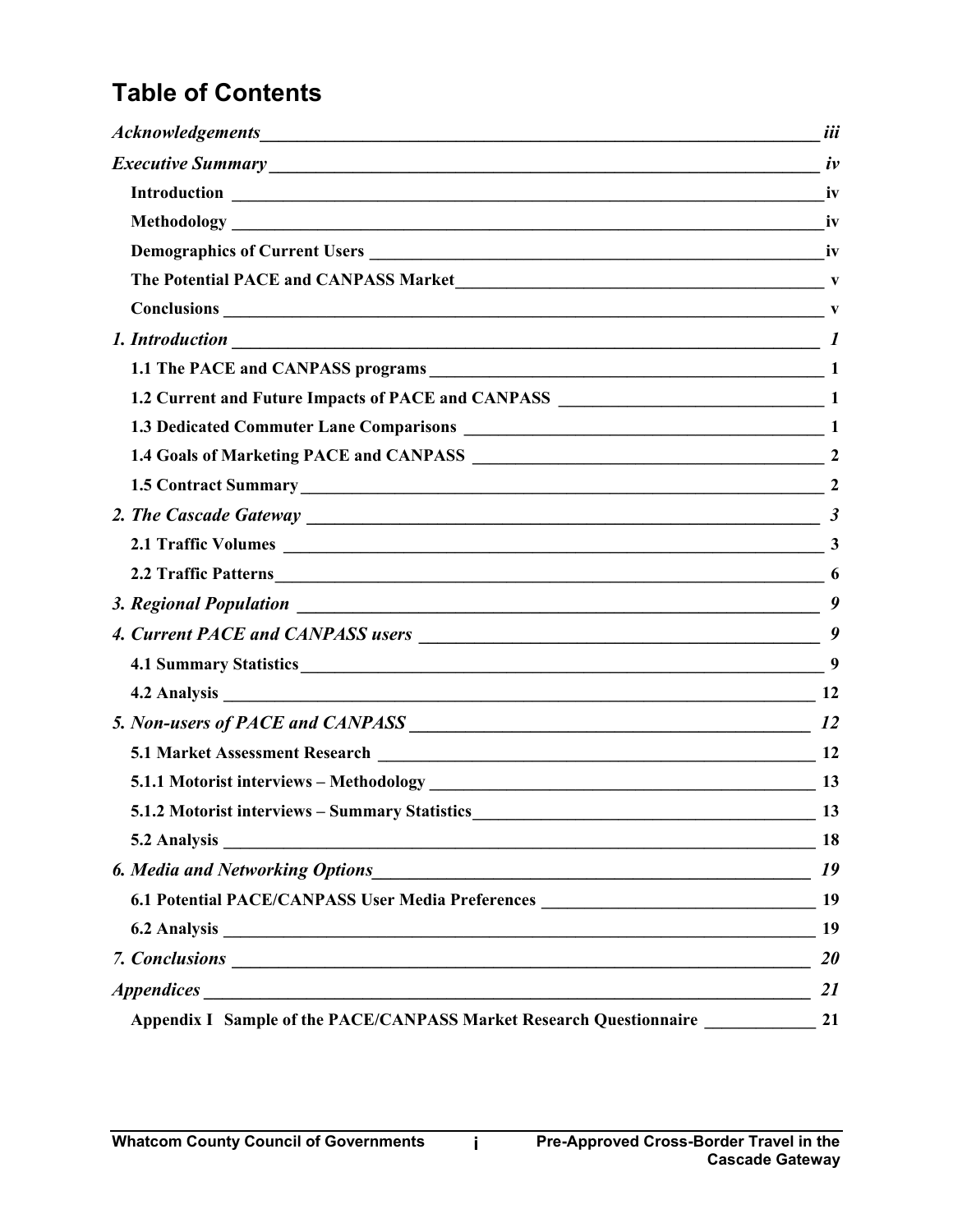# **Index of Charts and Tables**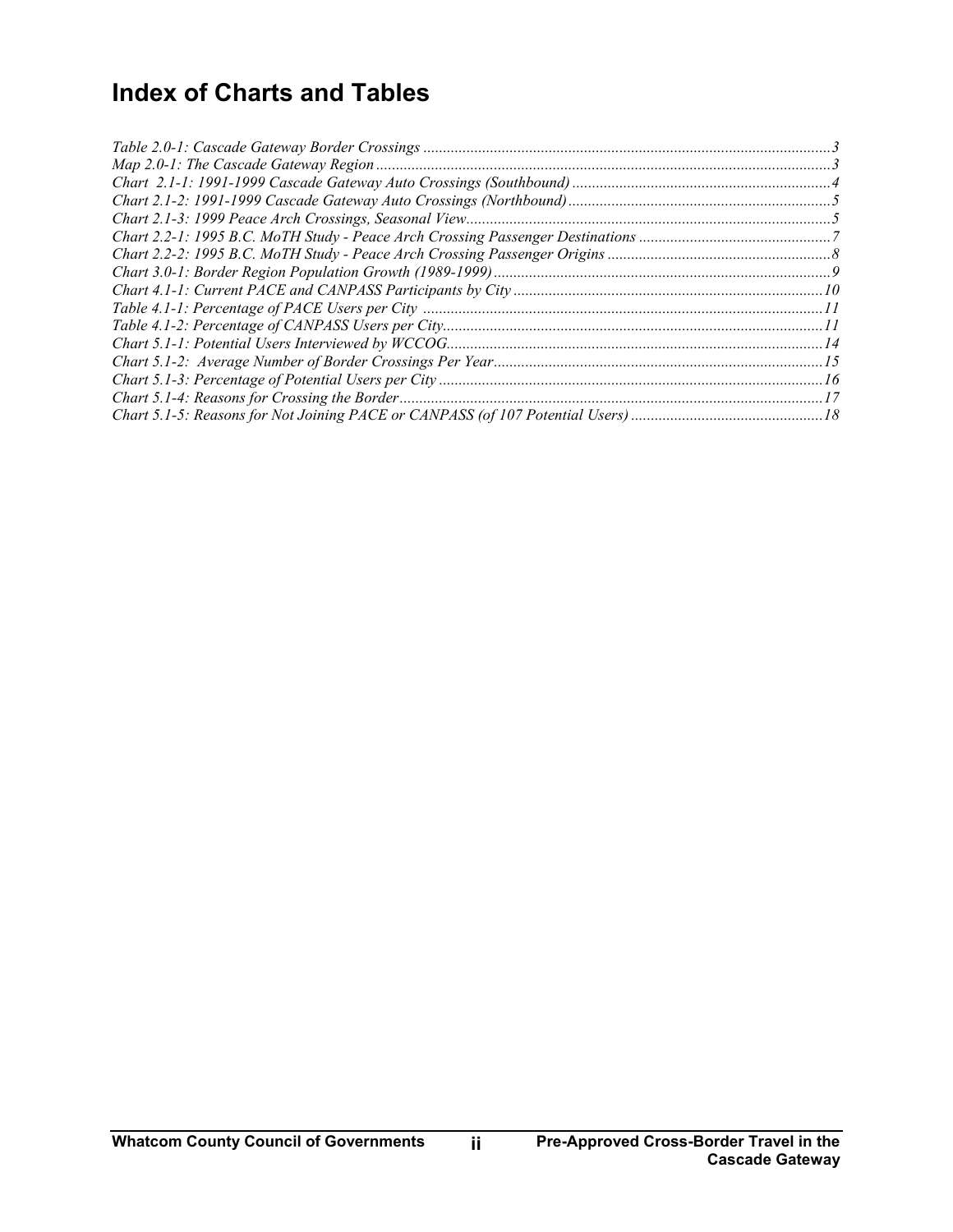# **Acknowledgements**

<span id="page-3-0"></span>Information for the following report was gathered thanks to assistance of the following individuals: Glenn Bonnett at Canada Customs and Revenue Agency at the Pacific Highway Border Crossing, Surrey, British Columbia; Christine Cyr at Canada Customs and Revenue Agency in Ottawa, Ontario; Jerry Blotsky, Pat Boettcher, and Elaine Dorman with U.S. Immigration and Naturalization Service at Peace Arch Port of Entry in Blaine, Washington; Conrad Leer with U.S. Customs at Peace Arch; and Ronald Hays with U.S. Immigration and Naturalization Service in Seattle, Washington. Interviews at the border were conducted with the assistance of the INS and U.S. Customs agents at Peace Arch, as well as with the participation of Whatcom County Council of Governments' staff.

WCCOG also acknowledges Starbucks Coffee for providing free drink coupons for drivers interviewed.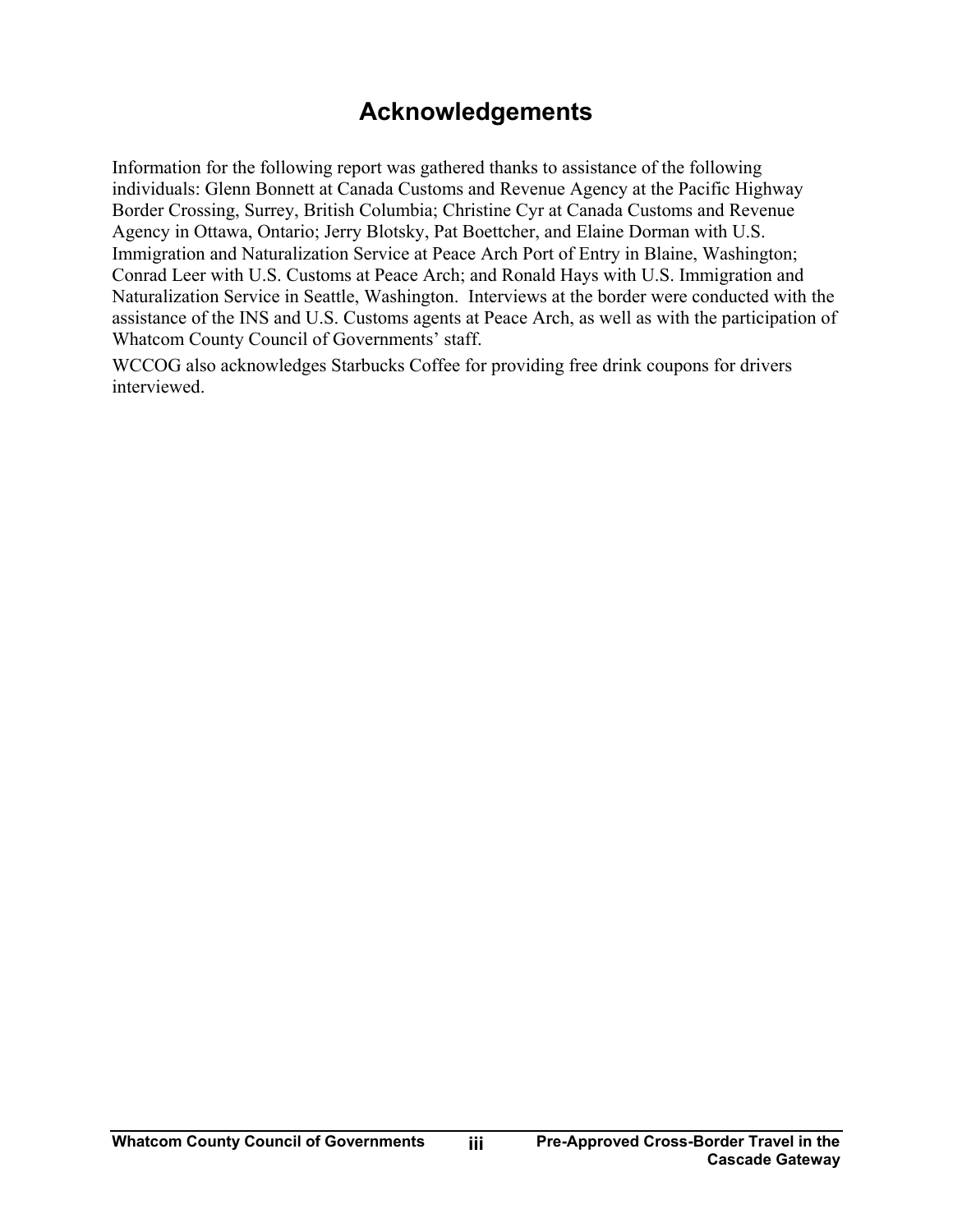# **Executive Summary**

#### <span id="page-4-0"></span>*Introduction*

This report documents the results of research into the size and characteristics of a target market for promotion of increased use of PACE and CANPASS, the U.S. and Canadian pre-approved cross-border travel programs.

PACE and CANPASS allow pre-approved participants accelerated processing while crossing the U.S. – Canadian border at the Peace Arch Port of Entry in Blaine, Washington. Participants in the program undergo an application review and, for PACE, pay an annual fee. Once enrolled, they are given a letter and a decal for their vehicle, and are allowed access to a special lane which bypasses the often lengthy lines of regular inspection.

PACE and CANPASS have measurably increased cross-border throughput and mobility, and serve as a viable solution to at-border congestion in the Cascade Gateway. This report is the first step in a FHWA-sponsored program to promote continued growth of PACE and CANPASS, as well as make suggestions for future program improvements.

#### *Methodology*

The Whatcom County Council of Governments (WCCOG) has prepared this report based on the following sources of information:

- ♦ **Existing PACE and CANPASS user demographics**: cleansed data files from U.S. Immigration and Naturalization Service (INS) and Canada Customs and Revenue Agency (CCRA) have provided demographic information, used to develop summary statistics of current program users.
- ♦ **Southbound Peace Arch traffic surveys**: WCCOG performed 334 interviews with southbound travelers who were not members of the PACE or CANPASS programs.
- ♦ **State and federal reports**: Previous research has estimated the impact of PACE and CANPASS on cross-border congestion. Other reports have documented the impact of Canadian travel in Whatcom County, origins and destinations, and growth trends in cross-border traffic.

### *Demographics of Current Users*

Top level findings regarding those currently enrolled in either PACE or CANPASS reveal the following:

- ♦ **Proximity to the border** correlates with demand for PACE and CANPASS, as illustrated by the high proportion of PACE and CANPASS users living in border towns (Surrey, White Rock, Bellingham, and Blaine).
- ♦ Though there is concentrated enrollment in PACE and CANPASS in the border region, a **significant number of users live over sixty kilometers away** (Vancouver and Seattle areas).
- ♦ **CANPASS has significantly higher enrollment than PACE**. Likely reasons include the recent removal of the program fee and its expansion to other regional crossings.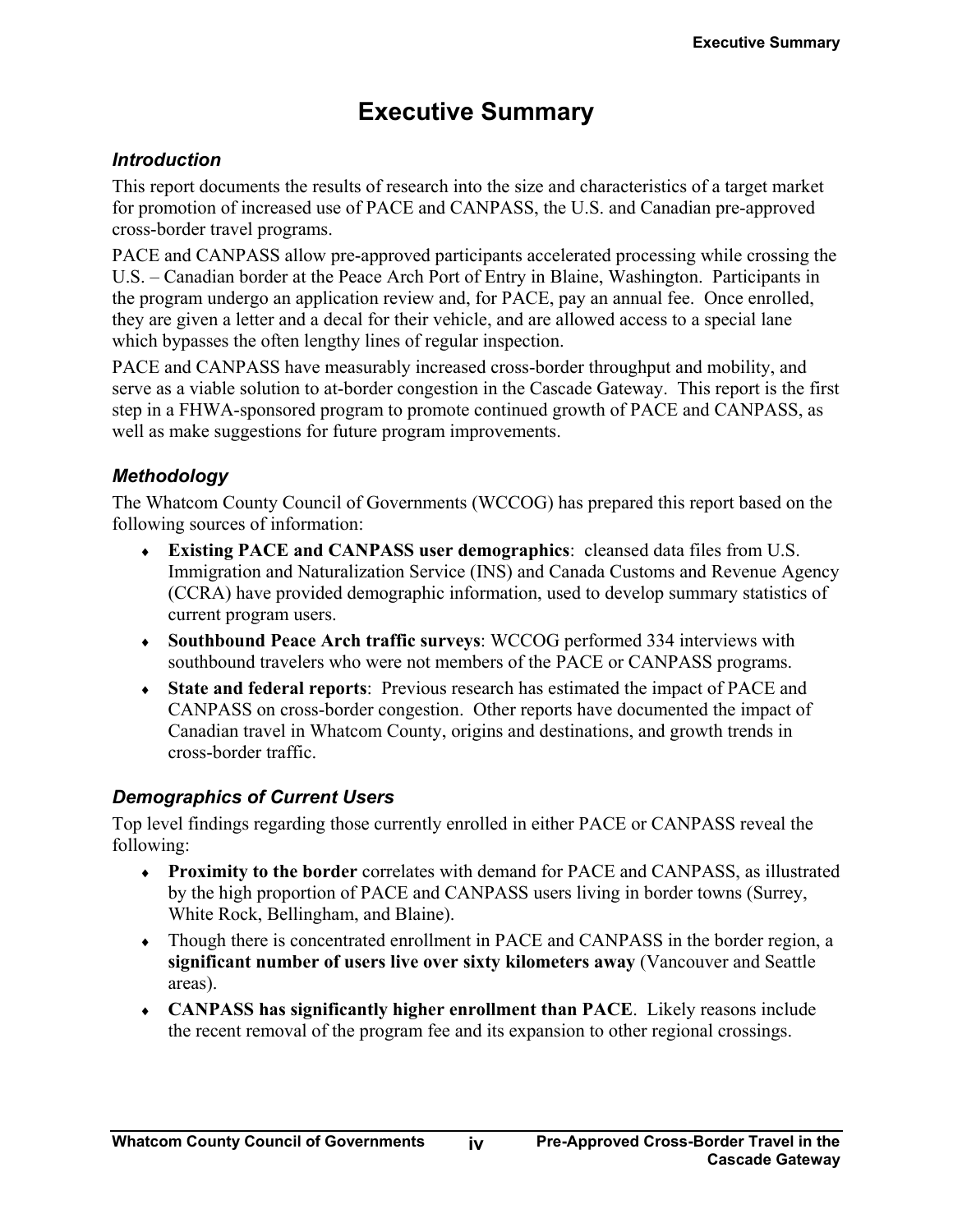### <span id="page-5-0"></span>*The Potential PACE and CANPASS Market*

To develop a better understanding of the non-users of PACE and CANPASS, and more specifically, how many non-users could benefit from participation, WCCOG performed 334 interviews of motorists traveling southbound through the Peace Arch border crossing.

Of 334 drivers interviewed, 205 were found to be "eligible," meeting the basic requirements of participation. Of these 205, 107 were further selected as "potential users" based on the number of border crossings they made each year (six or more). An estimated 32 percent of cars currently crossing through primary inspection lanes at peak hours would not only qualify for PACE but recuperate the fee in saved travel time.

Summarized characteristics of "potential users":

- Despite the notably high rates of PACE and CANPASS use in smaller, at-border cities, the base of potential users live in the larger urban centers of Vancouver, Surrey and Richmond, B.C.
- ♦ For potential users, shopping and recreation were the primary reasons for crossing the border.
- ♦ When asked why they were not enrolled in PACE or CANPASS, a majority of potential users cited a lack of information regarding the programs. Other reasons included that it was too much work to enroll, the wait for approval was too long, it cost too much money, or that they travel with others frequently.
- The savings in wait-time is undervalued by many potential users.
- ♦ The top media choice of potential users is the *Vancouver Sun* newspaper. Over 60 percent of potential users utilized the internet every day.

### *Conclusions*

PACE and CANPASS are programs which currently impact cross-border mobility by diverting low-risk traffic from the primary border inspection lanes, thus allowing INS and CCRA to focus efforts on higher-risk vehicles. Inspection agencies can better utilize their resources, and waittimes at the border are decreased.

An increase in PACE and CANPASS participants is not only desirable, but possible, based on the high percentage of potential users. A study by the Washington State Department of Transportation suggests that if PACE lane use were to increase from 28 percent of southbound traffic at Peace Arch to 45 percent, wait times at peak hours would drop from 45-90 minutes to a maximum of fifteen minutes. As the findings listed above indicate, there is the potential for even more than 45 percent of peak-hour traffic to be PACE and CANPASS users.

These potential users live predominantly within a fifty mile radius from the border.

The promotion of internet-based application and enrollment options for both programs would allow the programs to be better coordinated, allow for easier participation, and reach more of the target market.

PACE and CANPASS promotional efforts should focus more on recreational and shopping activity centers, as they are the main destinations for north and southbound travelers.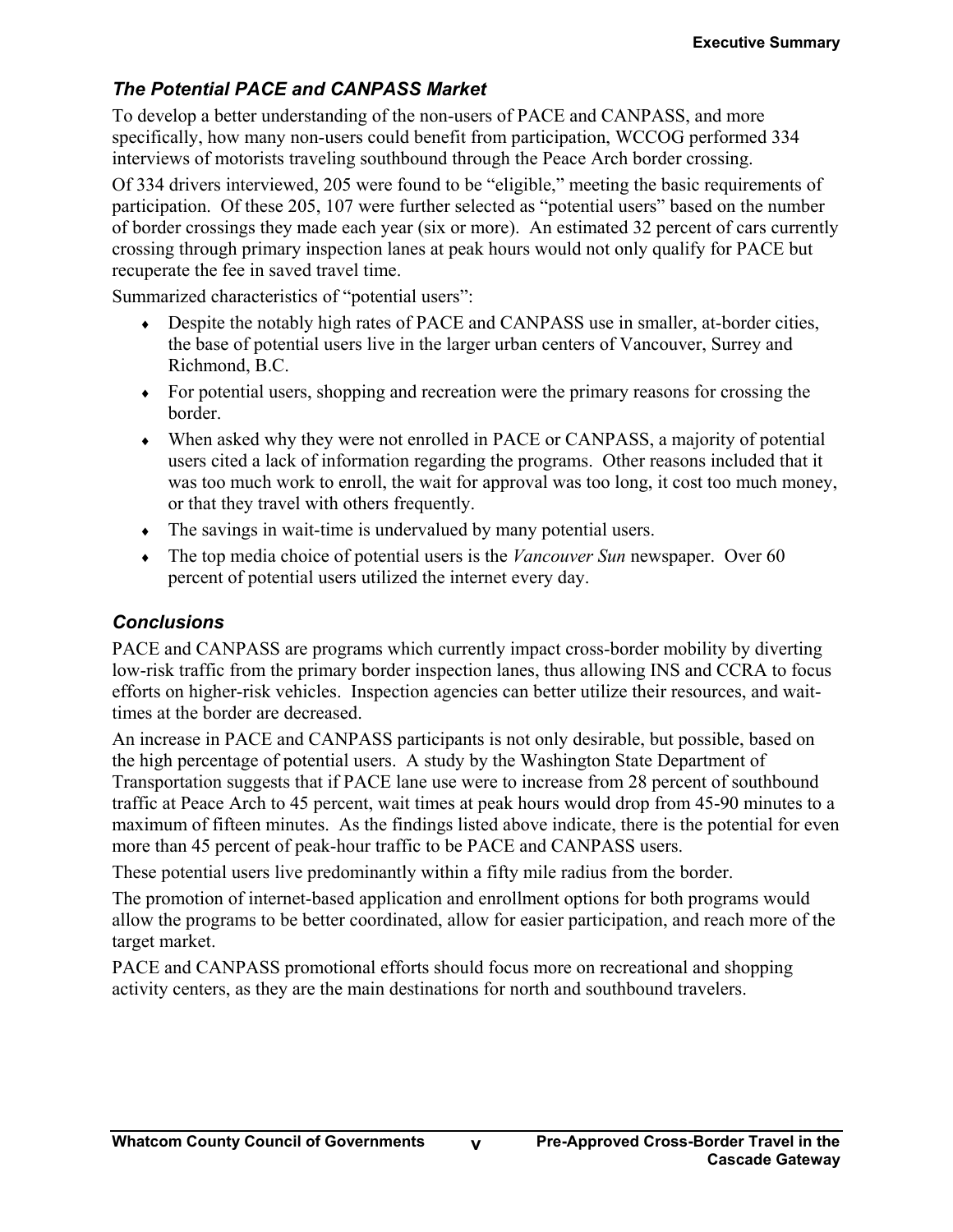# **1. Introduction**

### <span id="page-6-0"></span>*1.1 The PACE and CANPASS programs*

For the 6,000 cross-border travelers who drive between the U.S. and Canada on Interstate 5 – Highway 99 every day, line-ups and wait times for port-of-entry inspection are often long. Frequent border line-ups increase the personal cost of travel and compromise the social and economic benefits of inter-regional mobility.

The PACE (Peace Arch Crossing Entry) program for expedited border clearance of frequent cross-border travelers was started by the U.S. Immigration and Naturalization Service (INS) in 1992, along with Canada Customs & Revenue Agency's (CCRA) CANPASS program. These programs provide a dedicated commuter lane (DCL) for enrolled regular cross-border travelers as long as they pass a pre-approval background check, carry their approval letters with them, and display decals on their vehicle.

These two DCL programs have been highly successful in both providing faster service to regular border commuters and providing inspection agencies an effective mechanism for focusing efforts away from low-risk traffic. Since starting the program in British Columbia, Canada has expanded CANPASS into a national program, operating at many land ports of entry. PACE was originally developed as a regional pilot project and is one of several DCL programs administered by the U.S. INS. PACE was permanently authorized by U.S. Congress in November 1999, and continues to enlist more users.

### *1.2 Current and Future Impacts of PACE and CANPASS*

Past analysis has shown that there is room for PACE and CANPASS to relieve more congestion at the border. A study by the Washington State Department of Transportation (WSDOT) in 1998 [1](#page-6-1) concluded that if PACE usage were to rise from 28 percent of southbound traffic at Peace Arch to 45 percent, wait times at peak hours would drop from 45-90 minutes to a maximum of 15 minutes.<sup>[2](#page-6-2)</sup>

### *1.3 Dedicated Commuter Lane Comparisons*

The United States currently has three DCL programs across the northern border. The U.S. Legislature defines a dedicated commuter lane as "a special lane…which allows an accelerated inspection for identified, low-risk travelers." A comparison of these programs determined common goals of all pre-approved travel programs:

### **Pre-Approved Travel Program Goals:**

- ♦ Cost-effective
- ♦ Identification and diversion of low-risk travelers
- ♦ High participant enrollment and retention
- Increased throughput efficiency

<span id="page-6-1"></span> $\overline{a}$ <sup>1</sup> Washington State Department of Transportation, Technical Memoranda - ITS Early Development Program, I-5 Seattle to Vancouver B.C., Appendix F: Border Crossing Situational Development (1998), p. F-17

<span id="page-6-2"></span> $\frac{1}{2}$  Ibid., p. F-19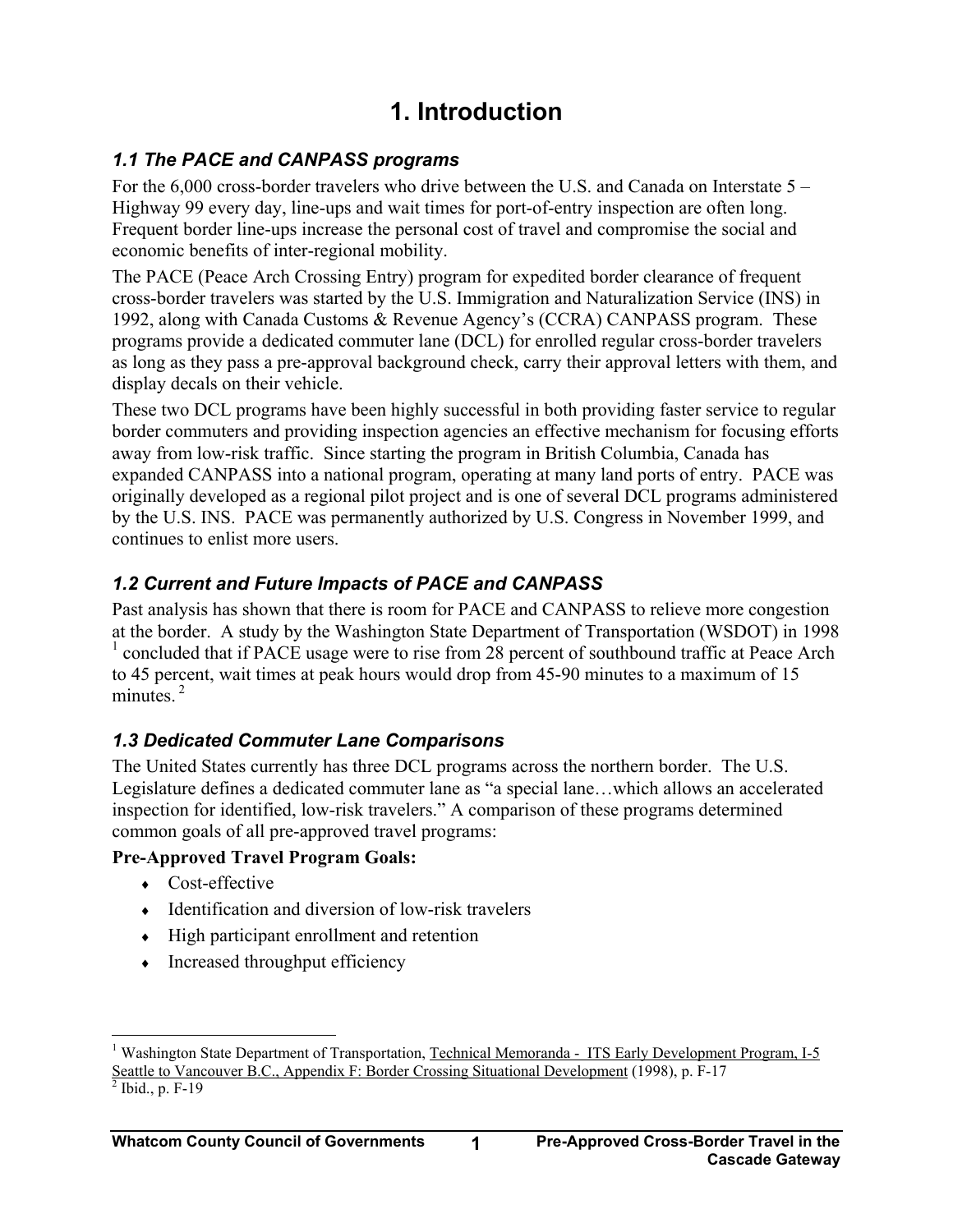<span id="page-7-0"></span>In terms of the above goals:

- ♦ PACE has the highest enrollment of all DCL programs (with 45,000 participants), despite being at a border crossing with comparatively less traffic.
- ♦ PACE and CANPASS were initially designed as one, binational program. Thus PACE is the only U.S. program which works largely in accordance with the Canadian CANPASS program, holding participants in both programs to the same standards.
- ♦ While also the least expensive of U.S. DCL programs (\$25 per car per year), PACE is the only program that, because of voluminous participation, pays for itself out of locally generated program fees.

### *1.4 Goals of Marketing PACE and CANPASS*

In a region where at-border travel times and congestion are chronic, a high level of functionality and binational regulatory harmony is crucial. Both PACE and CANPASS provide assistance in alleviating at-border congestion as well as allowing federal inspection agencies to focus more on higher-risk vehicles and less on drivers with low-risk profiles. PACE and CANPASS are an important part of a comprehensive set of border-mobility improvements in this region. The goals of *marketing* the PACE and CANPASS programs are to:

- ♦ Increase awareness of PACE and CANPASS
- ♦ Increase the number of applicants to both programs
- ♦ Increase efficiency and effectiveness of U.S. and Canadian border inspections by separating pre-approved travelers from other traffic
- ♦ Decrease at-border congestion and travel-time for everyone

### *1.5 Contract Summary*

The International Mobility and Trade Corridor Project, IMTC, is a U.S. – Canadian coalition of business and government entities that was formed in 1997 to jointly identify and pursue improvements to cross-border mobility in the Cascade Gateway. IMTC participants identified this project as a top priority.

In 1999, the U.S. Department of Transportation awarded Coordinated Border and Infrastructure Program funds to the Whatcom County Council of Governments (WCCOG) to promote expanded use and improvement of these programs. This marketing research report provides background data and information that is being used to develop a marketing plan that will promote the increased use of PACE and CANPASS. This report has been prepared by WCCOG. The Cascadia Project at the Discovery Institute, Seattle will develop the marketing plan. The Bellingham/Whatcom Chamber of Commerce will implement this marketing plan. Funding is provided to:

- ♦ Market the PACE program in an effort to increase use and, as a result, increase the productivity of inspection resources.
- $\bullet$  Pursue joint, U.S. Canadian administration of PACE and CANPASS so that application processing and data management can be shared rather than duplicated.
- ♦ Pursue expansion of PACE beyond Peace Arch to other crossings where there is enough demand.
- ♦ Recommend other system improvements to PACE and CANPASS.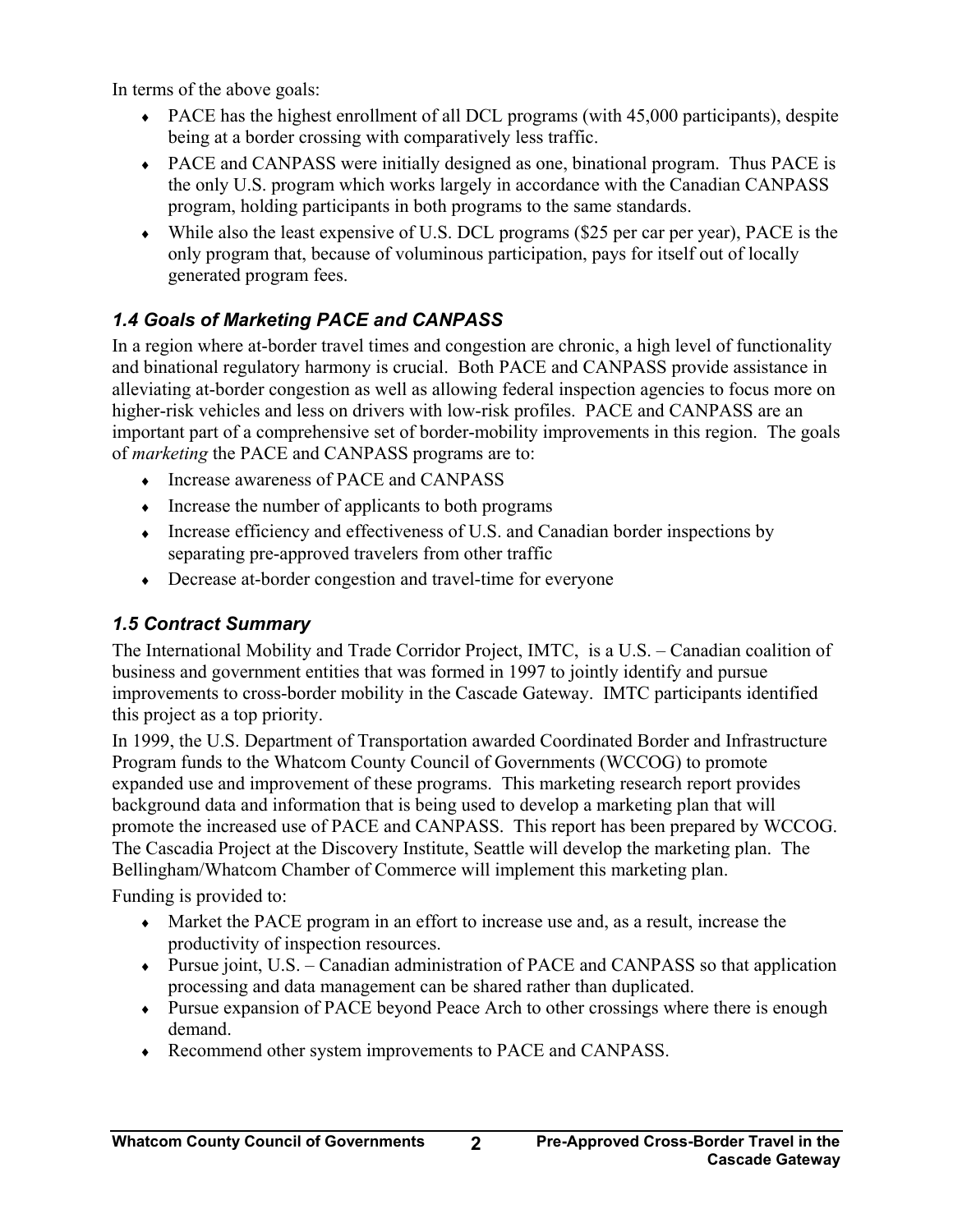<span id="page-8-0"></span>This report is the first of several products to be produced with the funding described. Efforts to follow on this work include:

- ♦ **Marketing Plan**: Marketing Plan for PACE & CANPASS (to be completed by the Cascadia Project)
- ♦ **Marketing Implementation**: Implementation of the PACE & CANPASS Marketing Plan (to be completed by the Bellingham/Whatcom Chamber of Commerce)
- ♦ **Summarized Report**: Suggested PACE Program Improvements (to be completed by the Whatcom County Council of Governments)
- ♦ **Study of Joint Administration**: **(**to be completed by the Cascadia Project)

# **2. The Cascade Gateway**

The Cascade Gateway is the term used by IMTC to refer to the four main U.S.-Canada border crossings between Whatcom County, Washington and British Columbia. The Cascade Gateway is a transportation system serving a binational border region and a trade corridor.

**Table 2.0-1: Cascade Gateway Border Crossings** 

| <b>PORT OF ENTRY</b> | U.S. HWY.       | <b>CANADIAN HWY.</b> | <b>VEHICLES ALLOWED</b>     |
|----------------------|-----------------|----------------------|-----------------------------|
| Peace Arch           | $1-5$           | <b>Hwy 99</b>        | Cars                        |
| Pacific Highway      | I-5 & SR 543    | Hwy 8 & Hwy 15       | Cars, Buses, Trucks         |
| Lynden - Aldergrove  | SR 539          | Hwy 13               | Cars, Buses, Limited Trucks |
| Sumas - Huntington   | SR <sub>9</sub> | Hwy 11 & Hwy 1       | Cars, Buses, Trucks         |

**Map 2.0-1: The Cascade Gateway Region** 



The following sections will provide an overview of current cross-border traffic through the Cascade Gateway and illustrate the current and potential impac--ts PACE and CANPASS on Cascade Gateway operations.

### *2.1 Traffic Volumes*

As illustrated by Chart 2.1-1, automobile traffic volumes have fluctuated noticeably over the last decade. Much of this variability is explained by changes in the U.S. – Canada currency exchange rate. Exchange rate and travel demand are strongly related because cross-border travelers in this region are mostly Canadian, largely local, and traveling for shopping or recreation.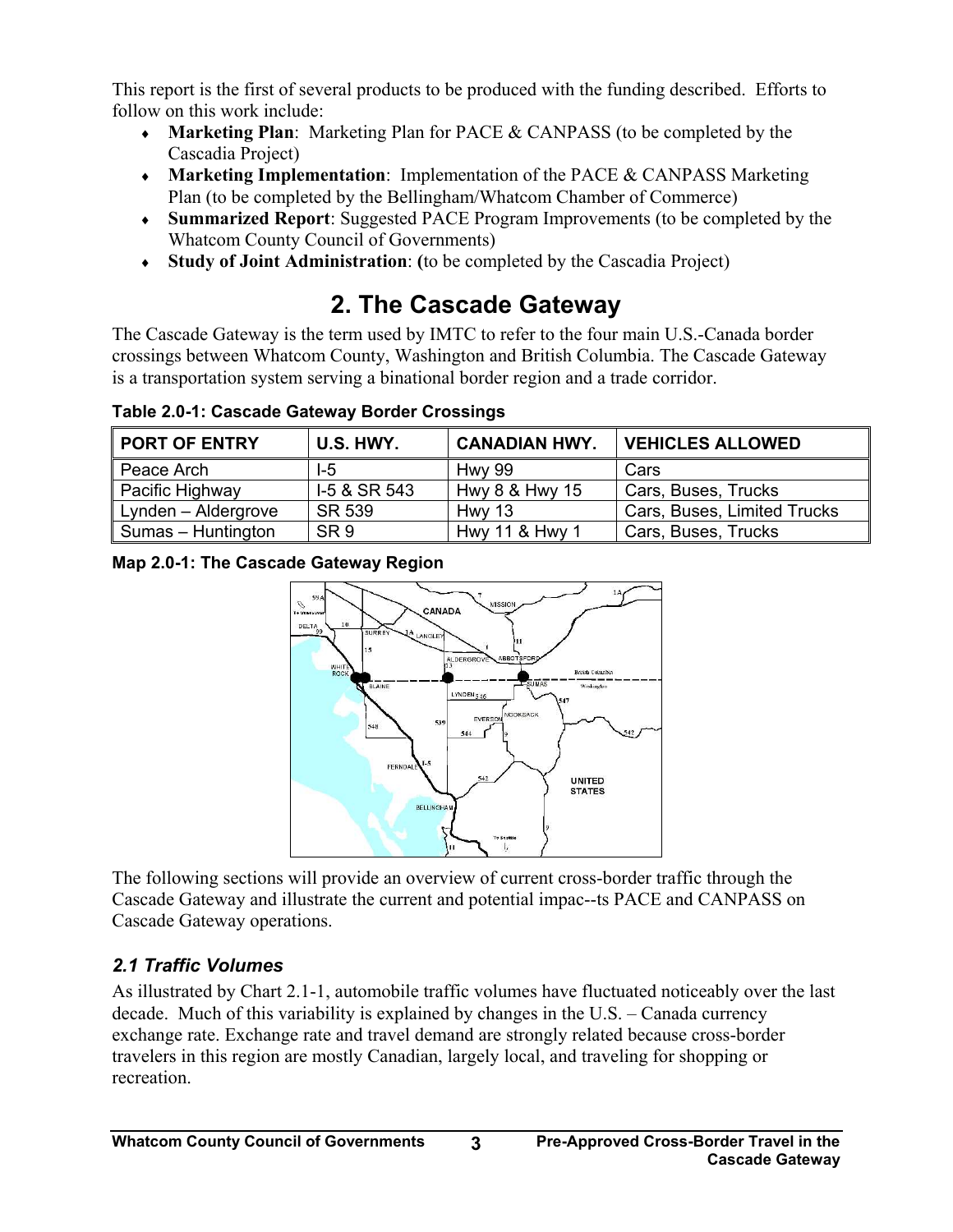- <span id="page-9-0"></span>• In 1993, approximately 75 percent of the traffic crossing to and from British Columbia was observed to be Canadian based.<sup>[3](#page-9-1)</sup>
- ♦ Border towns in the United States (including Bellingham) capture 40-50 percent of Canadian traffic crossing into the U.S.[4](#page-9-2)
- ♦ It was estimated that, in 1993, 40 percent of all British Columbia vehicles traveled to Guide Meridian, a concentration of big-box retail in Bellingham, WA. [5](#page-9-3)

Peace Arch consistently has the highest volume of automobile traffic through the Cascade Gateway. The chart below illustrates the annual volumes of car traffic through all Cascade Gateway crossings including Peace Arch as well as the decline in automobile volumes over the last ten years. Although traffic volume has decreased, regional population growth and the likelihood of more equalized exchange rates in the future present a forecast of increasing demand for regional cross-border travel.



**Chart 2.1-1: 1991-1999 Cascade Gateway Auto Crossings (Southbound)**

 $\overline{a}$ 

<span id="page-9-1"></span><sup>&</sup>lt;sup>3</sup> Whatcom County, An Investigation of Canadian Traffic in Whatcom County, Washington (Prepared by JHK  $\&$ Associates, 1993) p. 4.

<span id="page-9-2"></span> $4$  Ibid., p. 6

<span id="page-9-3"></span> $<sup>5</sup>$  Ibid.</sup>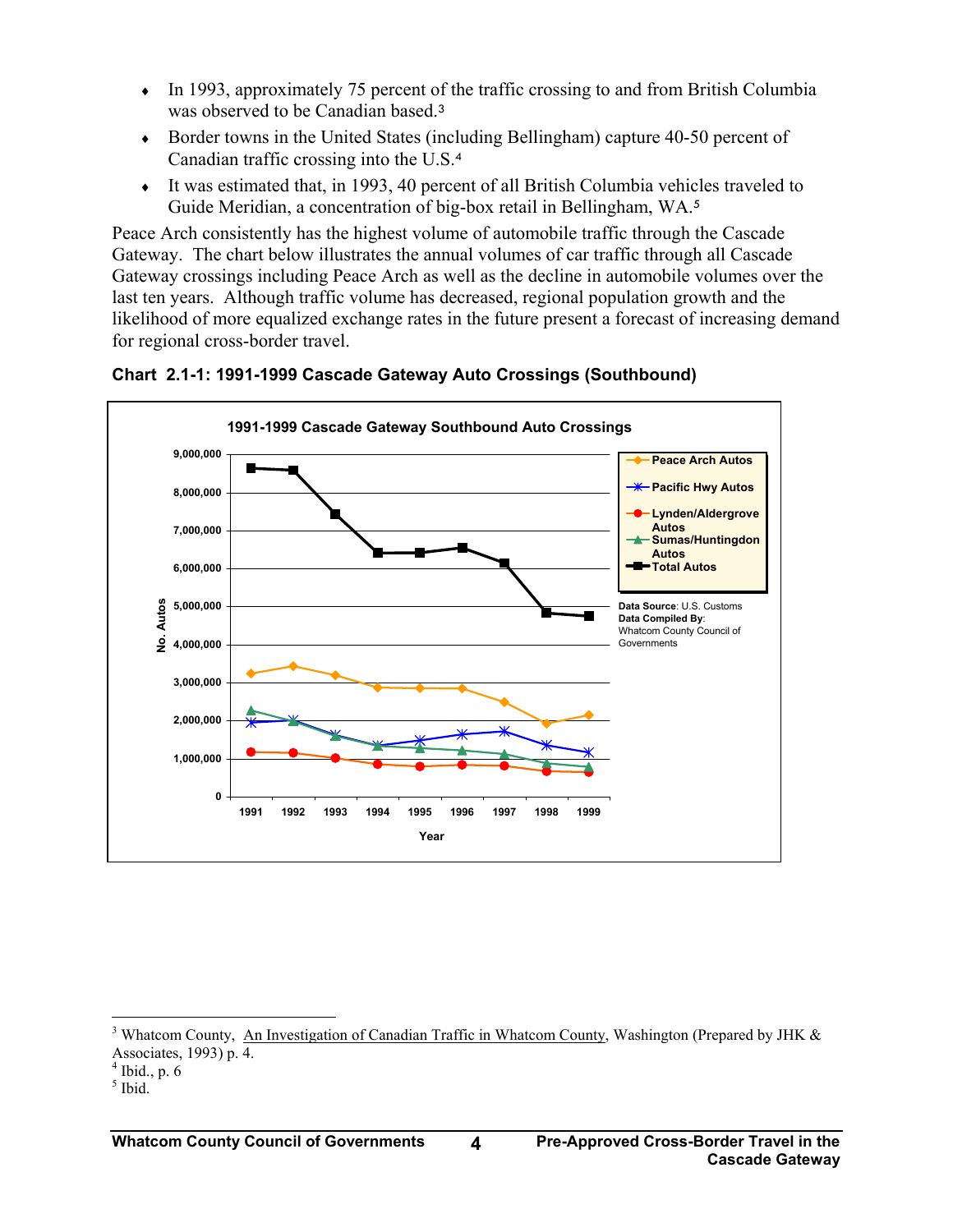

<span id="page-10-0"></span>**Chart 2.1-2: 1991-1999 Cascade Gateway Auto Crossings (Northbound)** 

**Chart 2.1-3: 1999 Peace Arch Crossings, Seasonal View**

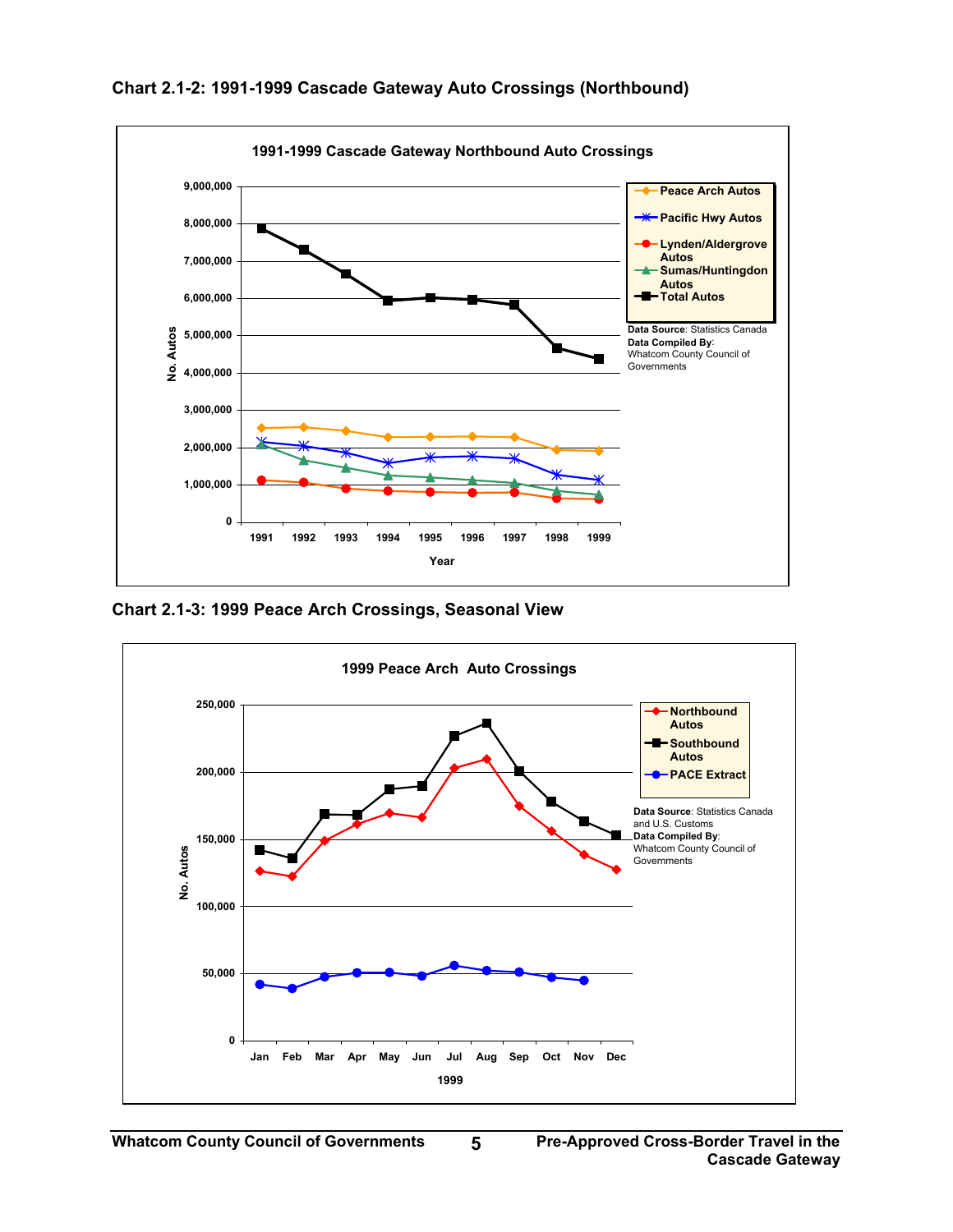### <span id="page-11-0"></span>*2.2 Traffic Patterns*

An analysis of origins, destinations, and purposes of trips in the Cascade Gateway region was performed by the British Columbia Ministry of Transportation and Highways (B.C. MoTH) in 1995. This study categorized purposes of travel into two categories: work/business or shopping/recreational.<sup>[6](#page-11-1)</sup>

Interviews of vehicle drivers and passengers at the Peace Arch border crossing were taken on Monday, February 13, 1995 (Northbound traffic) and Tuesday, February 14, 1995 (Southbound) from eight a.m. until six p.m.

Northbound and Southbound origin and destination summaries largely mirror each other, suggesting a majority of short, regional trips across the border.[7](#page-11-2)

Because the B.C. MoTH study was administered in February, Mt. Baker ski area was identified as a very popular destination. This does, however, point out an example of a target market for pre-approved travel.

Because a majority of cross-border traffic is locally generated and frequently crossing for shopping or recreational purposes, a high proportion of this traffic should qualify for PACE and CANPASS.

<span id="page-11-1"></span> $\overline{a}$ <sup>6</sup> B.C. Ministry of Transportation and Highways, South Coast Region Origin/Destination Survey, February/March  $1995$  pgs. 3-4.

<span id="page-11-2"></span> $<sup>7</sup>$  Ibid., p. 5</sup>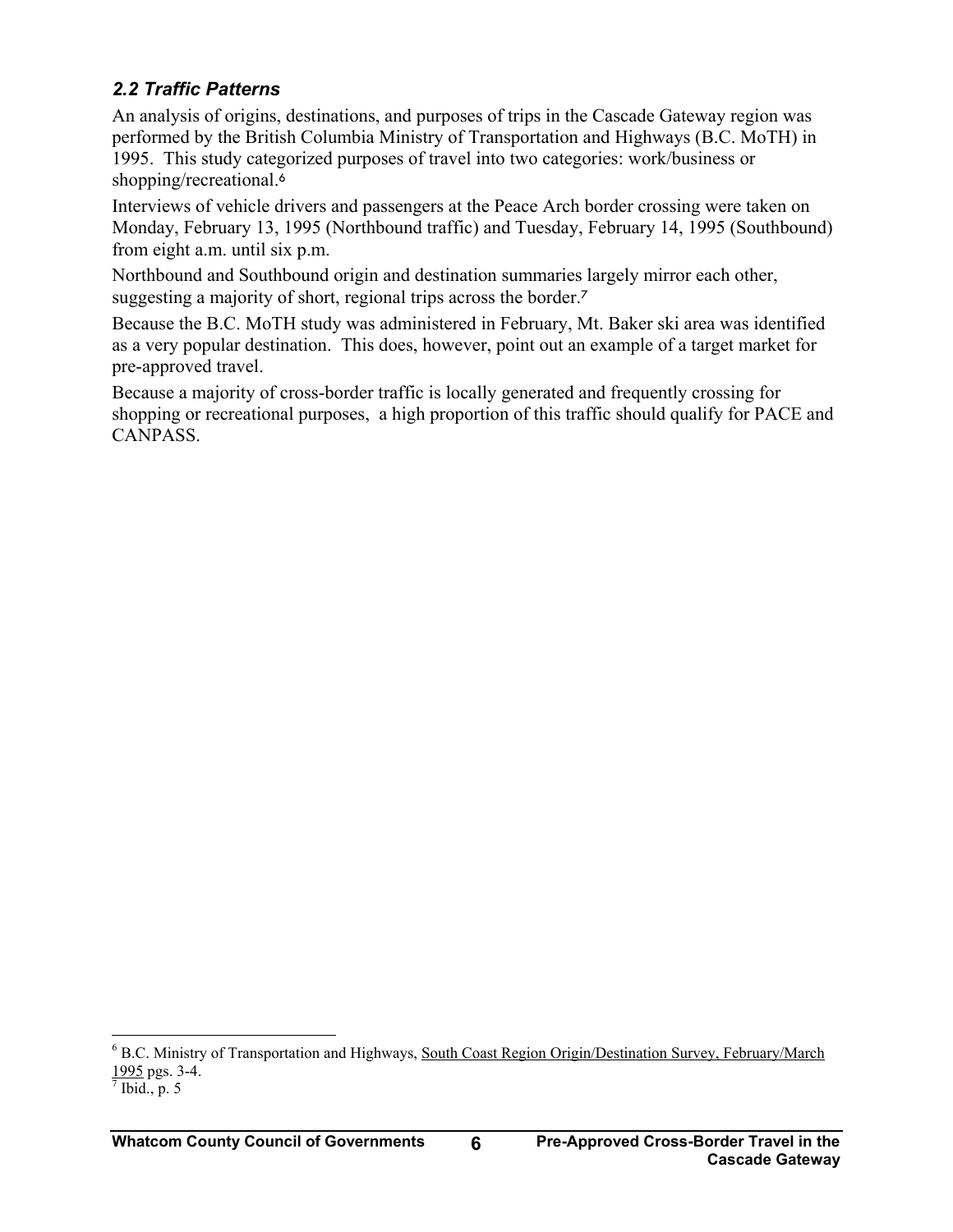#### <span id="page-12-0"></span>**Chart 2.2-1: 1995 B.C. MoTH Study - Peace Arch Crossing Passenger Destinations**

**Northbound Destinations**



**Southbound Destinations**



Analysis is based on traffic surveyed at the Peace Arch Crossing Southbound on Tuesday, Feb. 14, 1995. Figures are based on 1186 trips surveyed out of a total of 2953.

**Data Source**: BC MoTH **Data Compiled by**: Whatcom County Council of Governments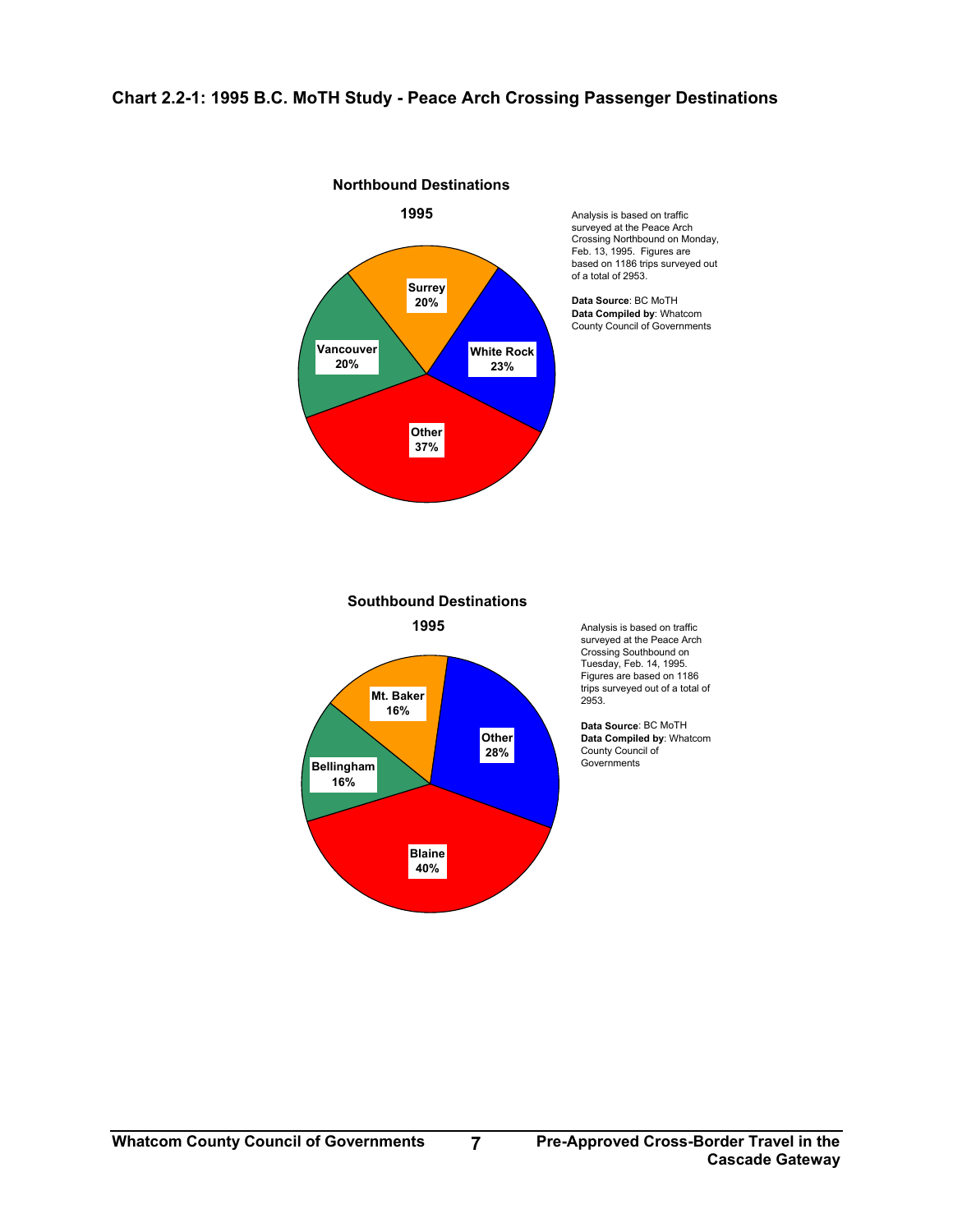<span id="page-13-0"></span>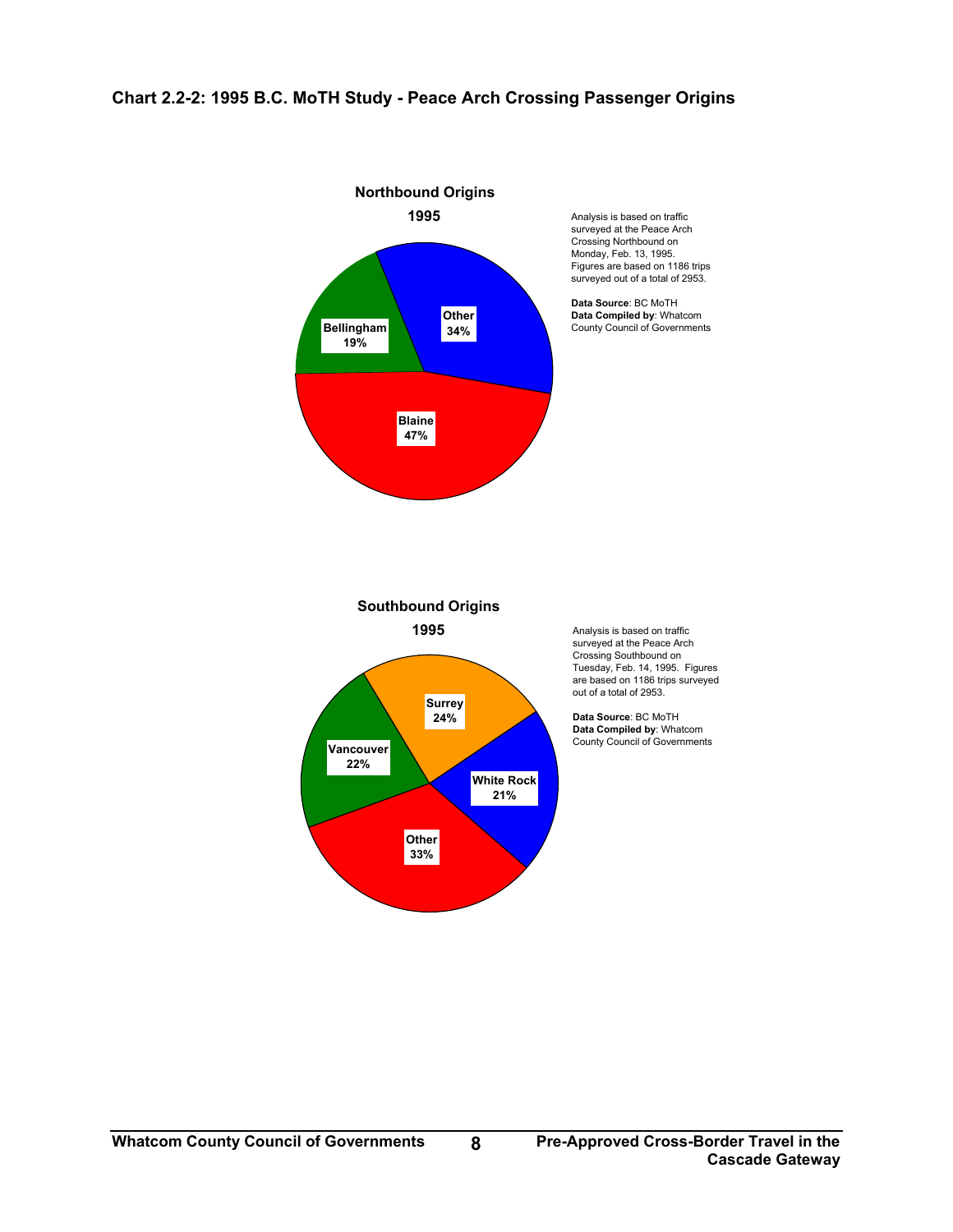# **3. Regional Population**

<span id="page-14-0"></span>Over the last ten years, population growth rates in B.C.'s and Washington's border regions have been significantly greater than growth rates for the state, province, and countries as a whole. This growing base of travelers underscores the urgency of providing efficient, cost-effective travel options.



#### **Chart 3.0-1: Border Region Population Growth (1989-1999)**

# **4. Current PACE and CANPASS users**

#### *4.1 Summary Statistics*

For the purposes of this report, U.S. and Canadian inspection agencies provided summarized data from current PACE and CANPASS user records.

### **Residence**

Current user data provides a look at where participants live and the current geographic reach of the PACE and CANPASS programs.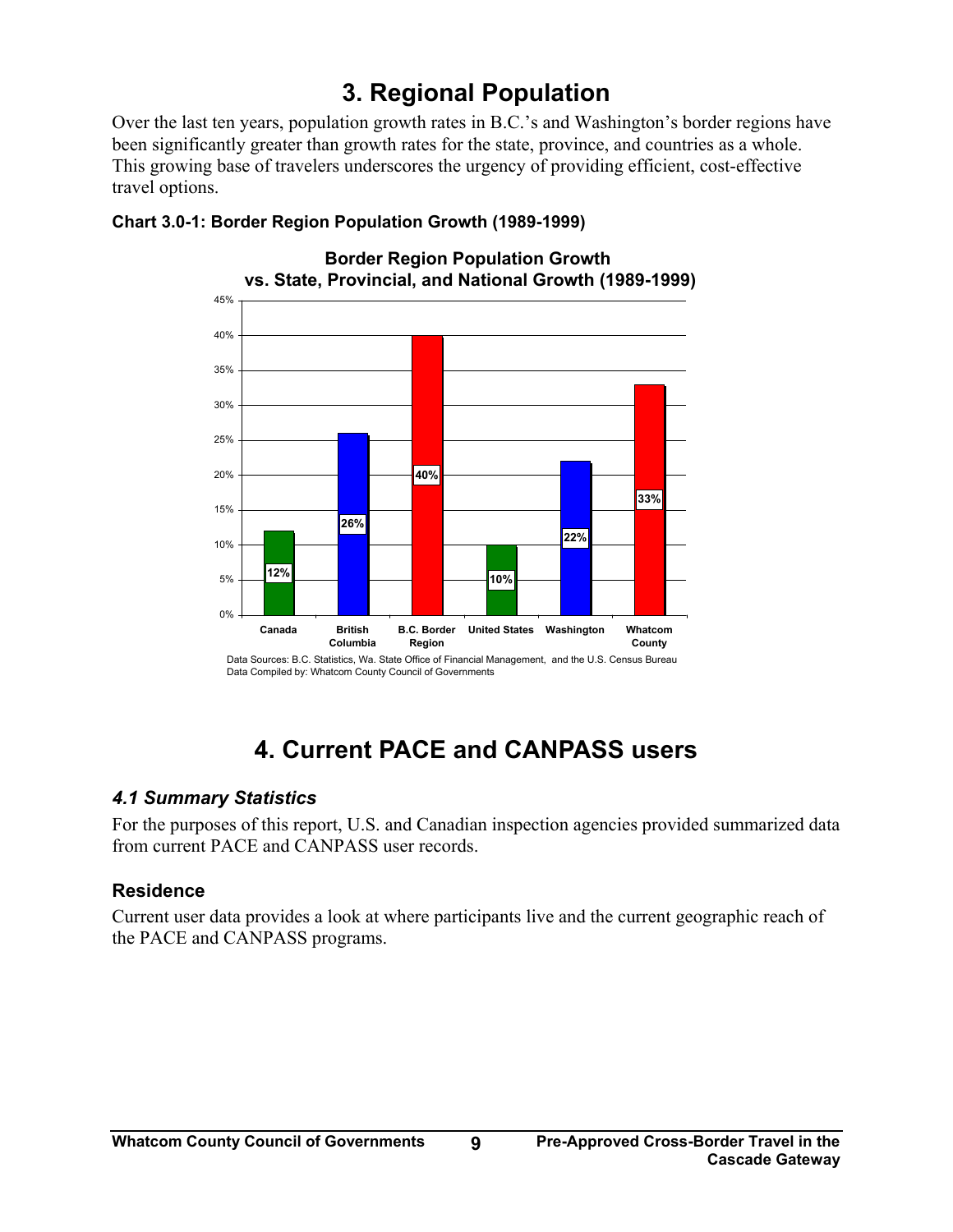

#### <span id="page-15-0"></span>**Chart 4.1-1: Current PACE and CANPASS Participants by City**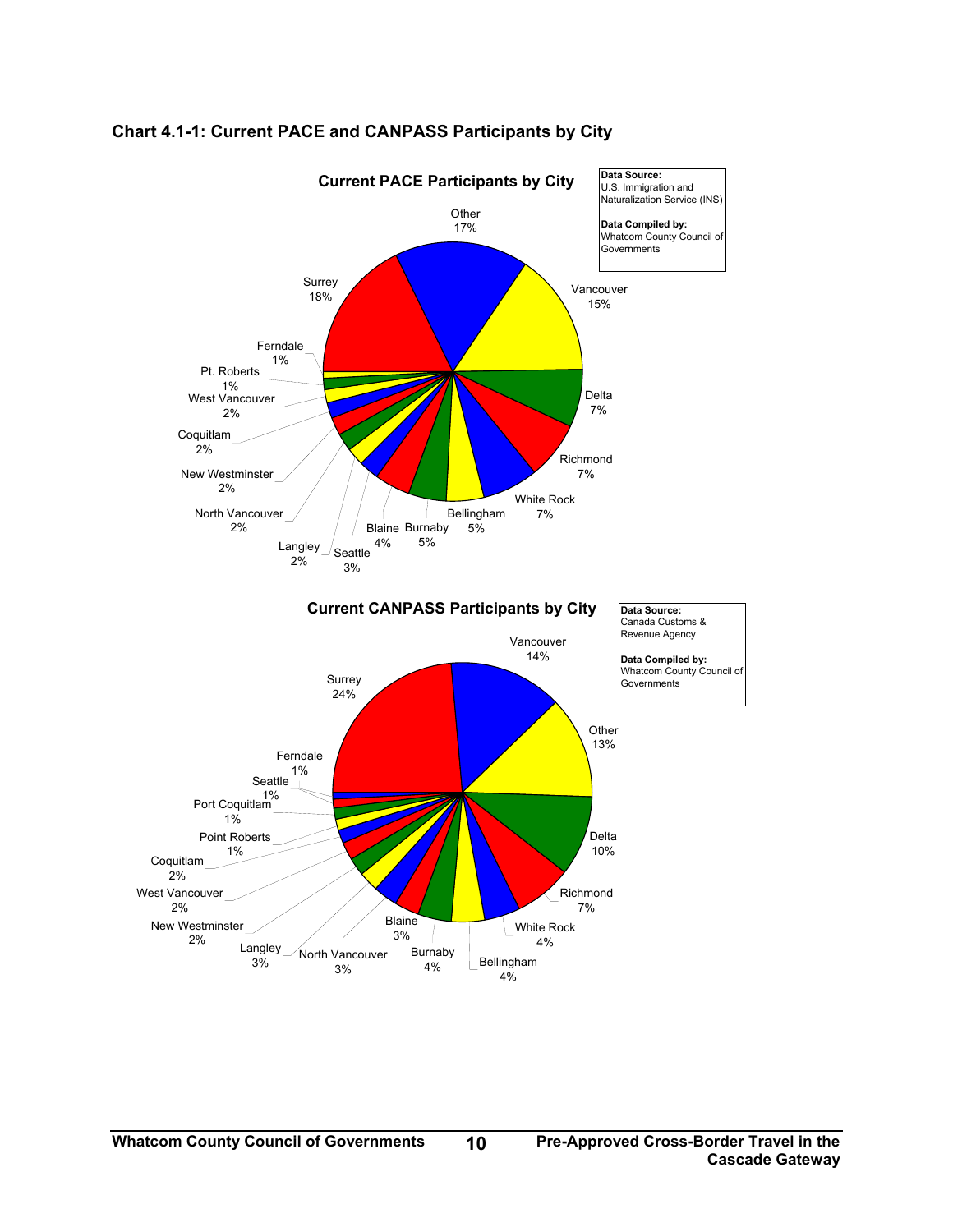### <span id="page-16-0"></span>**Table 4.1-1: Percentage of PACE Users per City [8](#page-16-1)**

|                        | <b>No. of PACE Participants</b> | % of Total Enrollment | <b>City Population</b> | % of Population in PACE |
|------------------------|---------------------------------|-----------------------|------------------------|-------------------------|
| <b>Blaine</b>          | 1,298                           | 4%                    | 3,640                  | 35.7%                   |
| <b>White Rock</b>      | 2,088                           | 7%                    | 17,573                 | 11.9%                   |
| Ferndale               | 272                             | $1\%$                 | 7,925                  | 3.4%                    |
| Langley                | 705                             | 2%                    | 24,178                 | 2.9%                    |
| <b>Bellingham</b>      | 1,434                           | 5%                    | 64,070                 | 2.2%                    |
| <b>Delta</b>           | 2,110                           | 7%                    | 101,098                | 2.1%                    |
| Surrey                 | 5,258                           | 17%                   | 336,034                | 1.6%                    |
| <b>North Vancouver</b> | 638                             | 2%                    | 44,640                 | 1.4%                    |
| <b>Richmond</b>        | 2,097                           | 7%                    | 164,009                | 1.3%                    |
| Lynden                 | 112                             | 0%                    | 8,910                  | 1.3%                    |
| <b>New Westminster</b> | 638                             | 2%                    | 54,177                 | 1.2%                    |
| <b>West Vancouver</b>  | 465                             | 2%                    | 42,541                 | 1.1%                    |
| Issaquah               | 87                              | 0%                    | 10,130                 | 0.9%                    |
| <b>Vancouver</b>       | 4,594                           | 15%                   | 558,232                | 0.8%                    |
| <b>Burnaby</b>         | 1,361                           | 4%                    | 190,272                | 0.7%                    |
| Coquitlam              | 569                             | 2%                    | 111,534                | 0.5%                    |
| Whistler               | 30                              | 0%                    | 9,430                  | 0.3%                    |
| Redmond                | 137                             | 0%                    | 43,610                 | 0.3%                    |
| <b>Kirkland</b>        | 113                             | 0%                    | 44,860                 | 0.3%                    |
| <b>Bellevue</b>        | 256                             | $1\%$                 | 106,200                | 0.2%                    |
| <b>Marysville</b>      | 34                              | 0%                    | 20,680                 | 0.2%                    |
| <b>Seattle</b>         | 776                             | 3%                    | 540,500                | 0.1%                    |
| Everett                | 101                             | 0%                    | 86,730                 | 0.1%                    |
| Mt. Vernon             | 22                              | 0%                    | 22,700                 | 0.1%                    |
| Other                  | 5,468                           | 18%                   |                        |                         |
| Total                  | 30,663                          |                       |                        |                         |

#### **Table 4.1-2: Percentage of CANPASS Users per City**

|                        | <b>No.CANPASS Participants</b> | % of Total Enrollment | <b>City Population</b> | % of Population in CANPASS |
|------------------------|--------------------------------|-----------------------|------------------------|----------------------------|
| <b>Blaine</b>          | 1,805                          | 3%                    | 3,640                  | 49.6%                      |
| <b>White Rock</b>      | 2,490                          | 4%                    | 17,573                 | 14.2%                      |
| Ferndale               | 520                            | 1%                    | 7.925                  | 6.6%                       |
| Langley                | 1,457                          | 3%                    | 24,178                 | 6.0%                       |
| <b>Delta</b>           | 5,577                          | 10%                   | 101,098                | 5.5%                       |
| <b>Surrey</b>          | 13,360                         | 23%                   | 336,034                | 4.0%                       |
| <b>North Vancouver</b> | 1,685                          | 3%                    | 44.640                 | 3.8%                       |
| <b>Bellingham</b>      | 2,395                          | 4%                    | 64.070                 | 3.7%                       |
| <b>West Vancouver</b>  | 1,192                          | 2%                    | 42,541                 | 2.8%                       |
| Richmond               | 4,224                          | 7%                    | 164,009                | 2.6%                       |
| <b>New Westminster</b> | 1,237                          | 2%                    | 54,177                 | 2.3%                       |
| Lynden                 | 194                            | 0%                    | 8,910                  | 2.2%                       |
| Issaquah               | 204                            | 0%                    | 10,130                 | 2.0%                       |
| <b>Vancouver</b>       | 8,011                          | 14%                   | 558,232                | 1.4%                       |
| <b>Burnaby</b>         | 2,283                          | 4%                    | 190.272                | 1.2%                       |
| Coquitlam              | 982                            | 2%                    | 111,534                | 0.9%                       |
| Redmond                | 230                            | 0%                    | 43.610                 | 0.5%                       |
| <b>Bellevue</b>        | 320                            | 1%                    | 106,200                | 0.3%                       |
| Kirkland               | 134                            | $0\%$                 | 44.860                 | 0.3%                       |
| Mt. Vernon             | 64                             | 0%                    | 22,700                 | 0.3%                       |
| Kelowna                | 118                            | 0%                    | 97.385                 | 0.1%                       |
| <b>Seattle</b>         | 604                            | 1%                    | 540,500                | 0.1%                       |
| Chilliwack             | 124                            | 0%                    | 65,263                 | 0.2%                       |
| <b>Mission</b>         | 74                             | 0%                    | 32,660                 | 0.2%                       |
| Abbotsford             | 231                            | 0%                    | 114,216                | 0.2%                       |
| Other                  | 7,796                          | 14%                   |                        |                            |
| Total                  | 57,311                         |                       |                        |                            |

 $\overline{a}$ 

<span id="page-16-1"></span><sup>8</sup> **Data Sources**: U.S. Immigration & Naturalization Service; Canada Customs & Revenue Agency; B.C. Stats; Washington State Office of Financial Management.

**Data Compiled by**: Whatcom County Council of Governments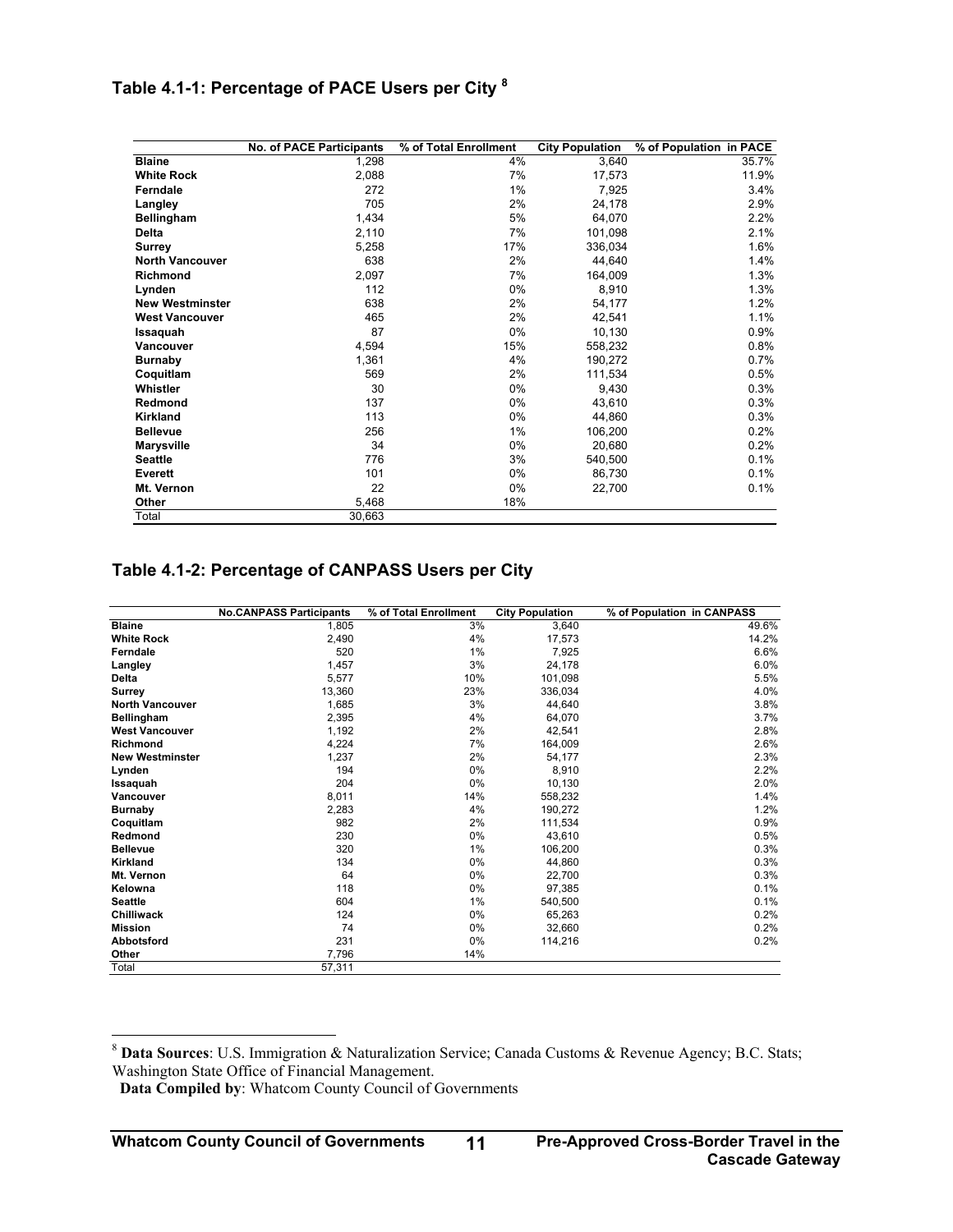### <span id="page-17-0"></span>Age

Data from records of current PACE and CANPASS users reveals the following regarding age:

|                                     |    | <b>PACE Participants   CANPASS Participants</b> |
|-------------------------------------|----|-------------------------------------------------|
| Average age of participants:        | 53 | 46                                              |
| Average age of male participants:   | 55 | N/A                                             |
| Average age of female participants: |    | N/A                                             |
| Average age of passengers:          | 38 | N/A                                             |

### Total Number of Active Participants:

|                             | <b>PACE Participants</b> | <b>CANPASS Participants</b> |
|-----------------------------|--------------------------|-----------------------------|
| Total Program Participants: | 30,663                   | 57,311                      |
| Total U.S.:                 | 7,166                    | N/A                         |
| Total Canadian:             | 23,497                   | N/A                         |
| Total Passengers:           | 113,822                  | N/A                         |

### *4.2 Analysis*

The information provided by both U.S. Immigration and Naturalization Service (INS) and Canada Customs and Revenue Agency (CCRA) enables the following conclusions:

- ♦ Proximity to the border is a driver of demand for PACE and CANPASS, as illustrated by the high numbers of participants in Surrey, Vancouver, Delta, Richmond, and White Rock. In the U.S., the bulk of PACE/CANPASS enrollees are in Bellingham, Blaine, Seattle, Point Roberts, and Ferndale.
- ♦ Marketing efforts and advertising should be focused towards people between the ages of 30-55.
- ♦ There is concentrated enrollment in PACE and CANPASS in the border region but a significant number of users live over sixty kilometers away. Therefore, marketing should focus on the border region but not take forms that ignore the potential of enrollments by those out of the area.
- ♦ CANPASS has significantly higher enrollment than PACE. Likely reasons include the recent removal of the user-fee and that CANPASS has expanded to other regional crossings.

# **5. Non-users of PACE and CANPASS**

### *5.1 Market Assessment Research*

In order to develop a better understanding of how extensive the potential growth of PACE and CANPASS is, WCCOG performed 334 interviews of motorists traveling southbound through the Peace Arch border crossing. Characteristics of those found to be potential users of PACE and CANPASS were then summarized so as to define a target market and inform a marketing effort.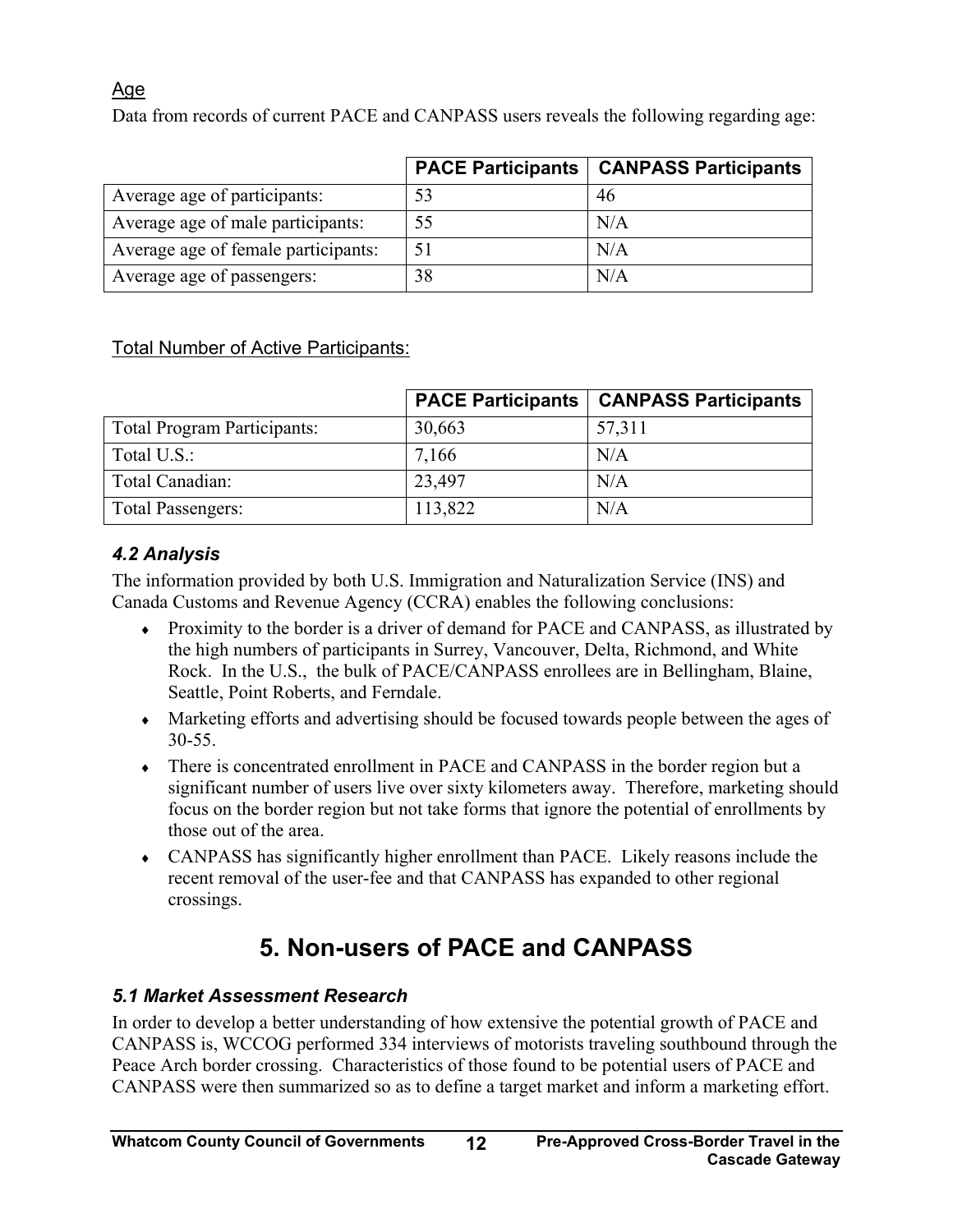<span id="page-18-0"></span>This information, when compared to the data of current PACE and CANPASS participants, reveals improvements to both the marketing and management of both programs.

### *5.1.1 Motorist interviews – Methodology*

Interviews were conducted in the Southbound lanes of Peace Arch Border Crossing on the following dates:

- Friday, March 10, 2000 9.30am 11.00am
- Friday, March 24, 2000 9.30am 12.30pm
- $\triangleleft$  Saturday, March 25, 2000 9.30am 12.00pm

These times were chosen because they are, historically, the two highest arrival rate periods at the Peace Arch border crossing.

Vehicles with Washington or British Columbia license plates, that were cleared through primary inspection lanes, were directed by a U.S. INS agent to the secondary lanes. A WCCOG staff member asked the driver of each vehicle a series of thirteen questions (*see* Appendix I).

These figures summarize a sample of vehicles crossing the border. Because interviews were conducted in the early morning hours and Southbound only, there is a much higher percentage of Canadians than U.S. citizens (79% of all drivers interviewed were Canadian; 18% U.S. citizens; 3% other).

### *5.1.2 Motorist interviews – Summary Statistics*

In order to appropriately gauge the number of potential PACE and CANPASS users traveling through the Peace Arch border crossing, several criteria were established in accordance with the requirements of the PACE and CANPASS programs. Both programs require participants to be either U.S. or Canadian citizens. In addition, multiple passengers affiliated with a PACE or CANPASS-registered vehicle must all be of the same family household.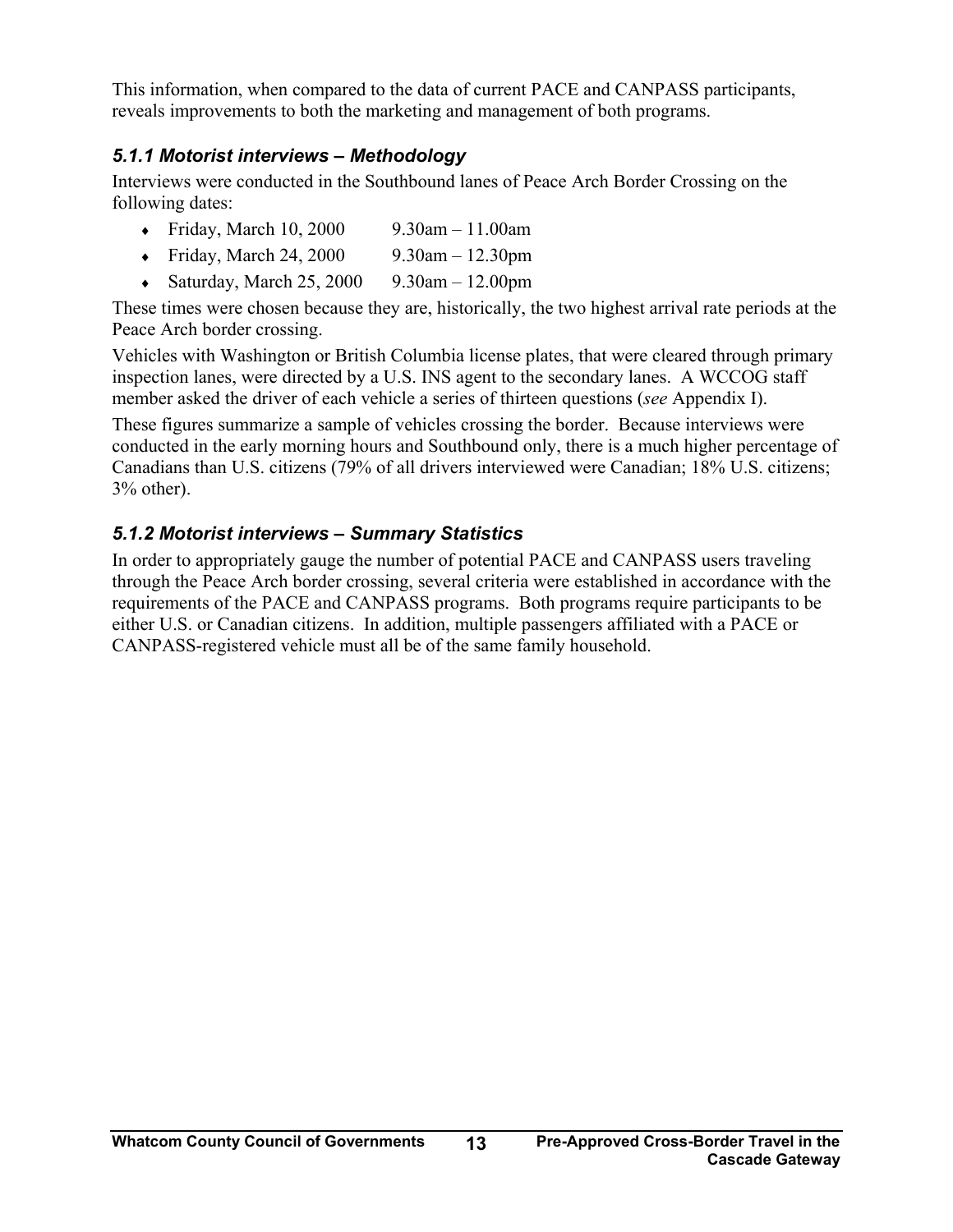#### <span id="page-19-0"></span>**Chart 5.1-1: Potential Users Interviewed by WCCOG**

# Motorist Interviews Summary



**Data Source**: Whatcom County Council of Governments; **Data Compiled**: southbound lanes of Peace Arch on Friday, March 10, Friday, March 24, and Saturday, March 25, 2000 from 9.30am - 12.00pm.

#### **Eligible Users**

- $\bullet$  205 drivers, or 61% of the total number interviewed, met eligibility requirements for applying to PACE and CANPASS. Of those drivers:
- 161 were from Canada, 44 were from the United States
- $\cdot$  146 were male drivers, 59 were female drivers

#### Reported Number of Border Crossings Per Year (of 205 Eligible Trips)

- ♦ More than twice a month: 13 percent
- ♦ Twice a month: 7 percent
- $\bullet$  Once a month: 17 percent
- Once every two months: 11 percent
- $\bullet$  Twice a year: 12 percent
- Once a year: 11 percent
- ♦ Less than once a year: 6 percent

#### **Potential Users**

PACE costs \$25 per year. To estimate the proportion of eligible users that would redeem at least \$25 of benefits from PACE or CANPASS and thus represent "Potential Users", U.S. Federal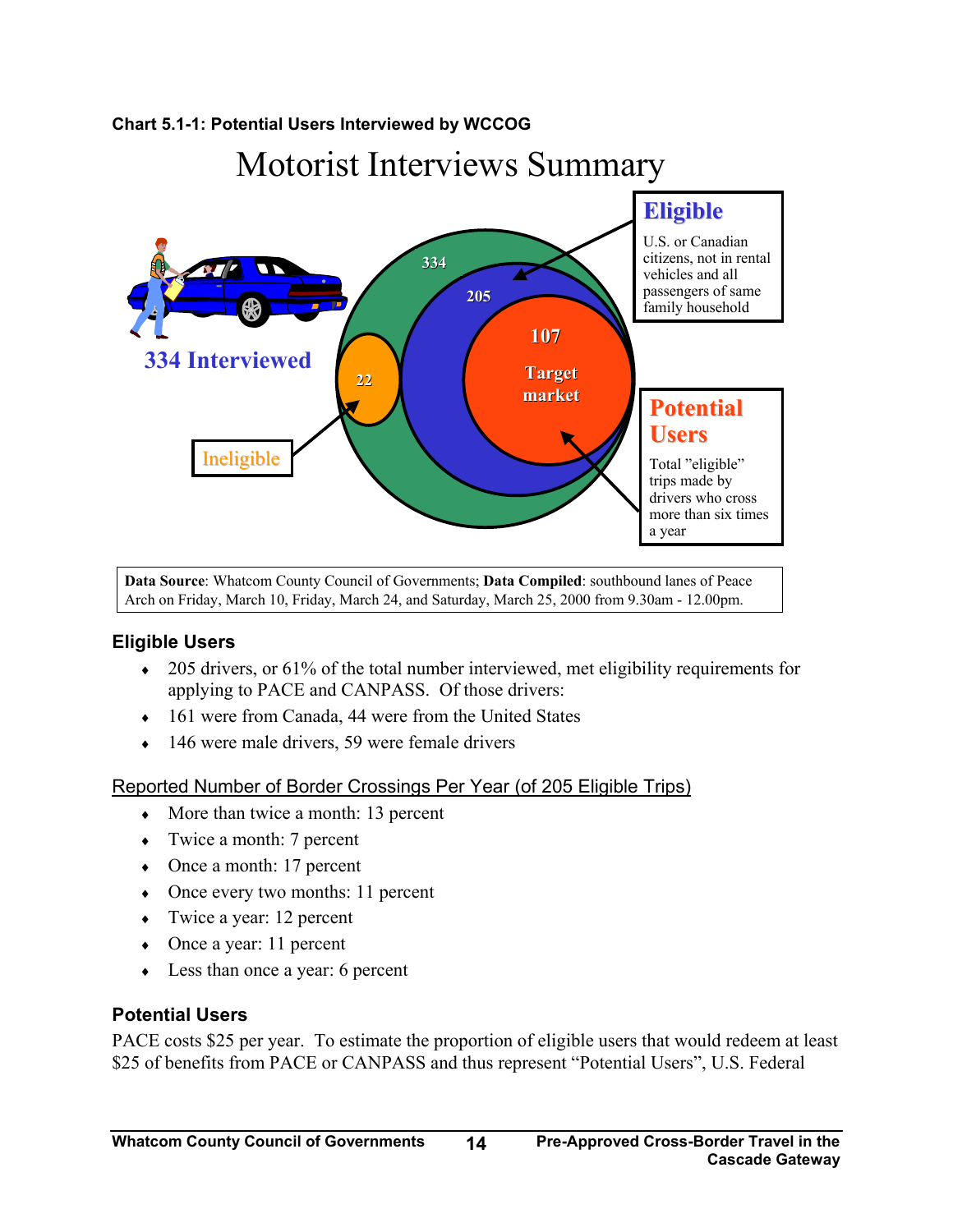<span id="page-20-0"></span>Highway Administration's memorandum on the cost of travel time was used<sup>[9](#page-20-1)</sup>, along with other assumptions of cross-border travel.

### **Assumptions**

- $\triangleleft$  Average wait at the border is 20 minutes
- ♦ FHWA's hourly value of time (based on Census income averages) for personal intercity surface travel is \$11.90 per hour (note: business surface travel is valued higher at \$18.80 per hour in transit).

### **Conclusions**

- ♦ Based on this \$11.90 figure and a 20 minute wait time for (southbound only), a person who travels six times a year across the border is "spending" \$23.76 a year on travel time.
- ♦ Thus, 107 drivers (37 percent of those interviewed) were categorized as **Potential Users** due to their eligibility and frequency of travel across the border (six or more times a year).

### Target Market Characteristics





**Number of Border Crossings Per Year**

<span id="page-20-1"></span><sup>&</sup>lt;sup>9</sup> The Value of Travel Time: Departmental Guidance for Conducting Economic Evaluations (U.S. Department of Transportation, April 1997)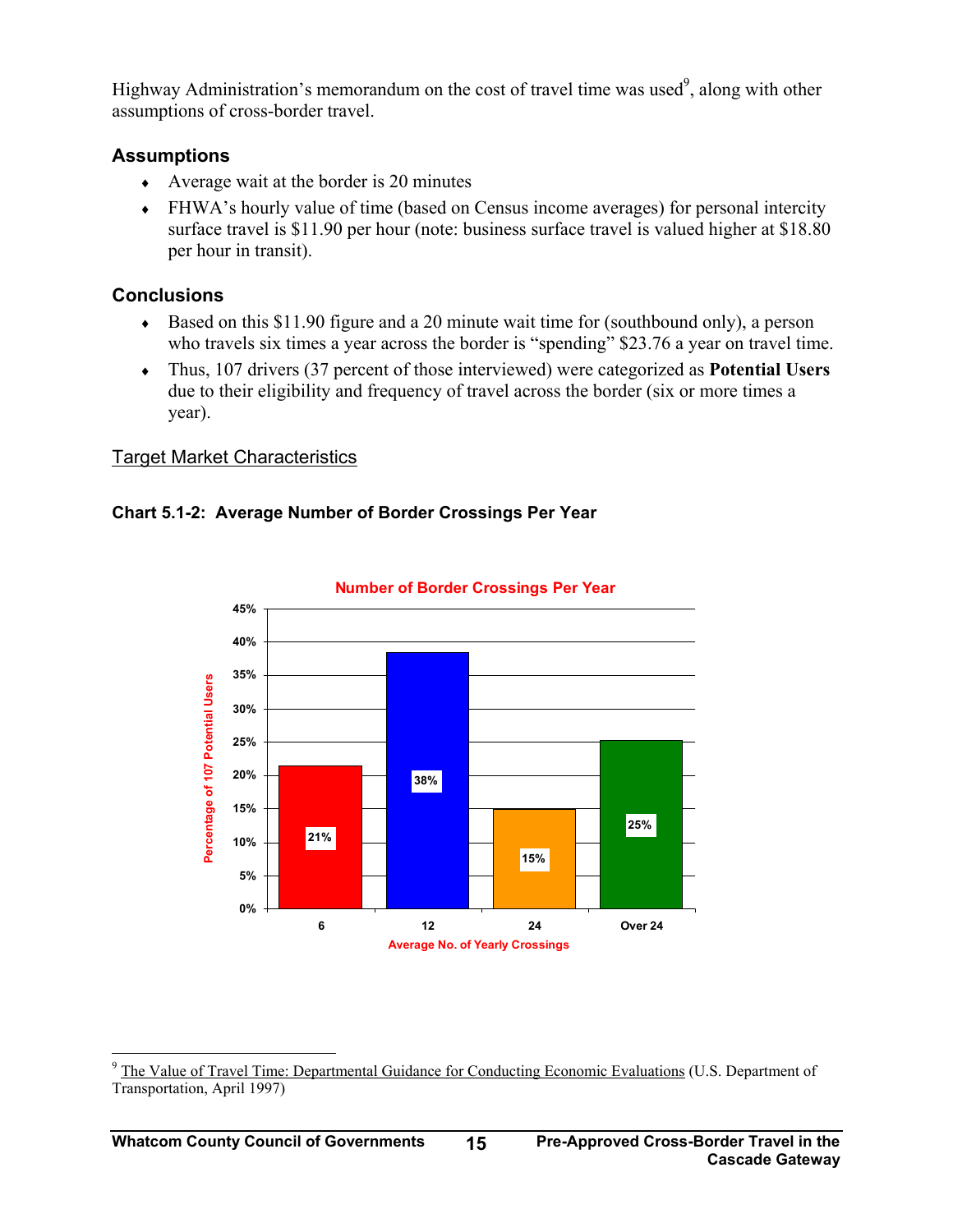### <span id="page-21-0"></span>Average Age of Potential Users (of 107 Potential PACE/CANPASS Users)

- ♦ Between the ages of 40-59: 50 percent
- ♦ Between the ages of 20-39: 29 percent
- Over 60 years old: 20 percent
- ♦ Under 20 years old: 1 percent

### Cities of Origin (of 107 Potential PACE/CANPASS Users)

| <b>City</b>   | % Potential Users | % Current         | % Current            |
|---------------|-------------------|-------------------|----------------------|
|               |                   | <b>PACE Users</b> | <b>CANPASS Users</b> |
| Vancouver, BC | 25%               | 15%               | 14%                  |
| Surrey, BC    | 11%               | 17%               | 23%                  |
| Richmond, BC  | $\frac{0}{0}$     | $7\%$             | 7%                   |
| Other Cities  | 55%               |                   |                      |

#### **Chart 5.1-3: Percentage of Potential Users per City**



### **Percentage of Potential PACE Users from each City**

### Reasons for Crossing the Border

Most potential users interviewed were crossing the border for either recreational or shopping purposes. Smaller percentages of drivers crossed for work or to visit friends or family. This illustrates a need to reach target market audiences through shopping and recreational destinations, including resorts (skiing, golfing), shopping centers (Bellis Fair Mall, Peace Arch Outlet), and downtown areas.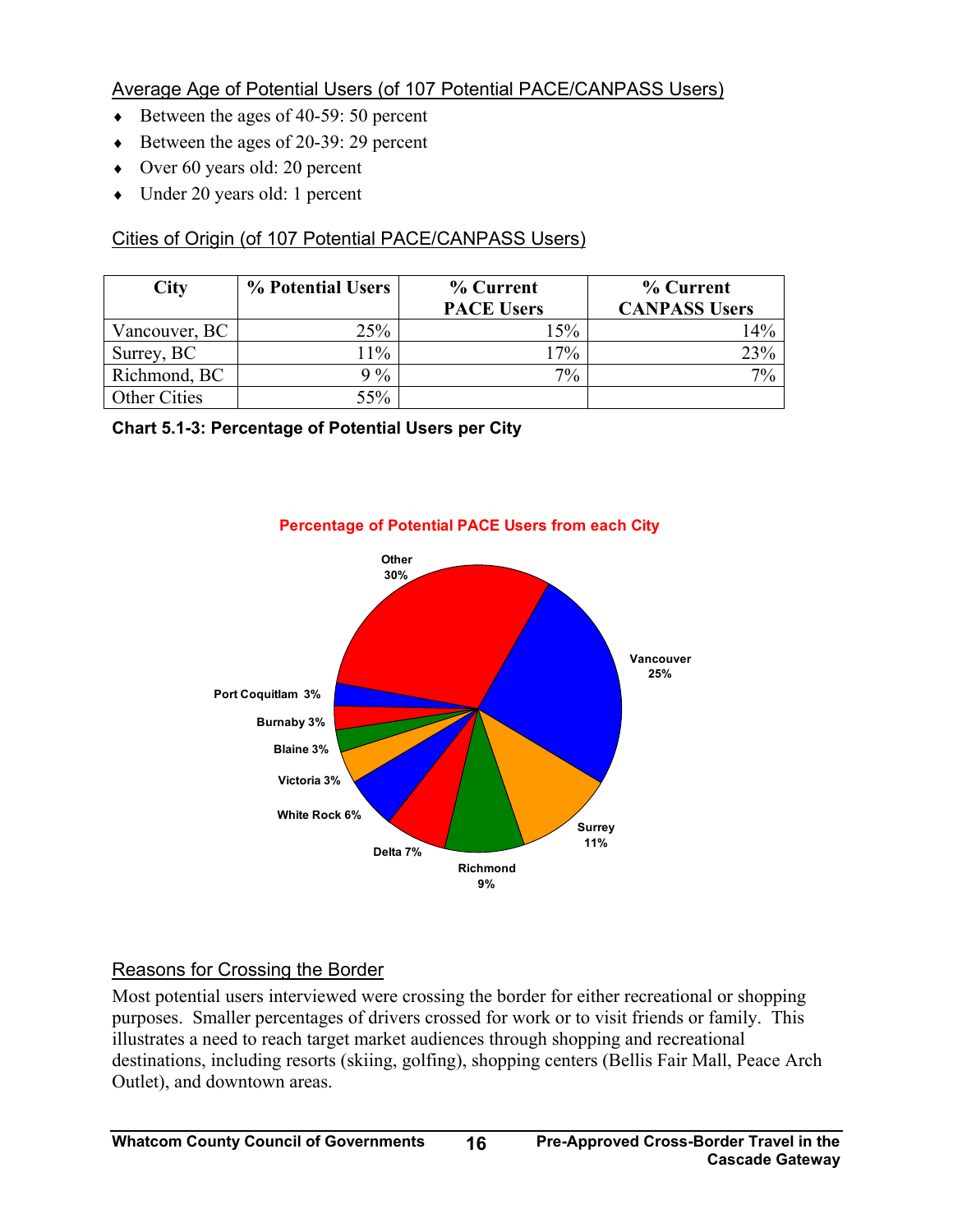#### <span id="page-22-0"></span>**Chart 5.1-4: Reasons for Crossing the Border**



**Saturday, March 25, 2000**

Whatcom County Council of Governments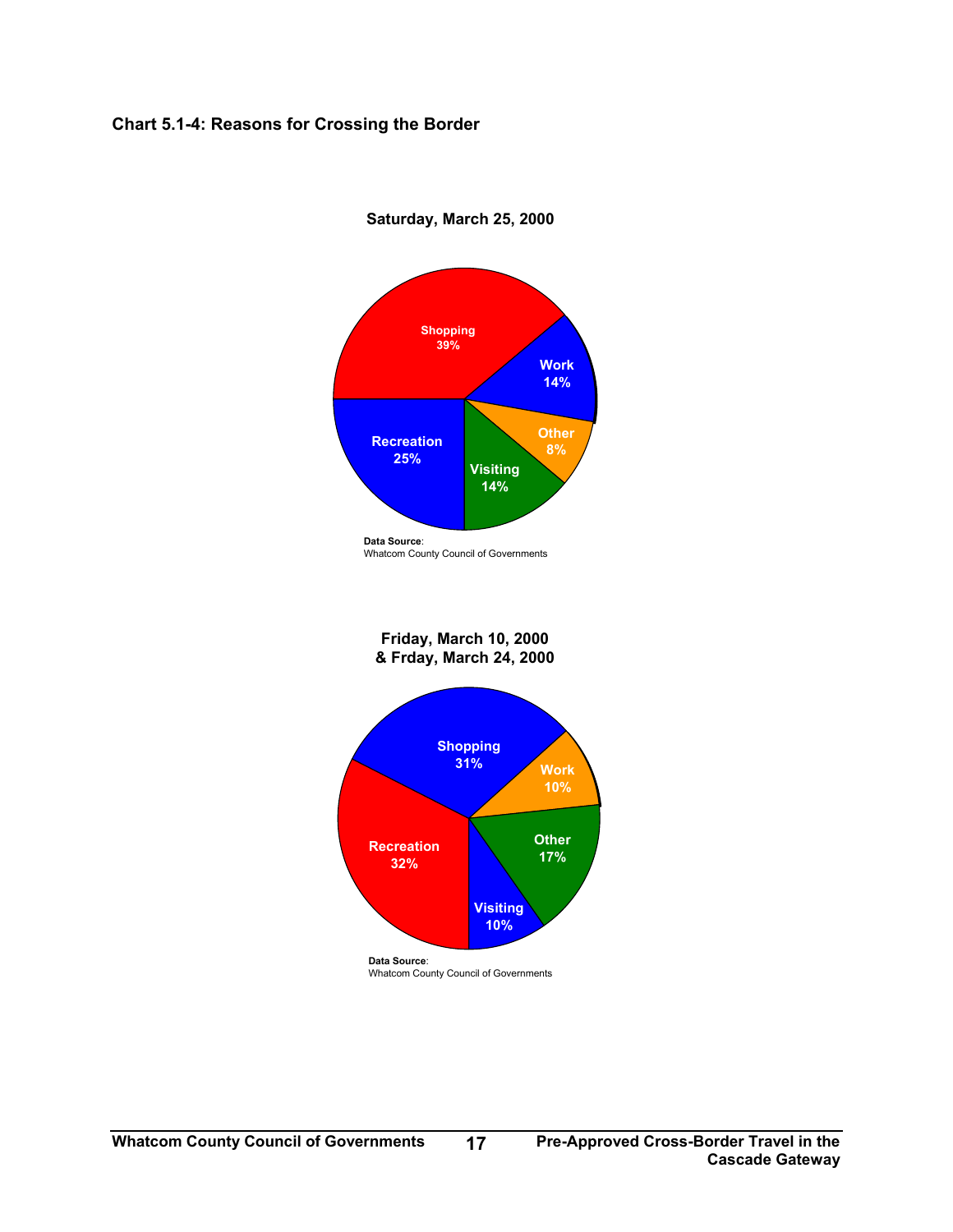

#### <span id="page-23-0"></span>**Chart 5.1-5: Reasons for Not Joining PACE or CANPASS (of 107 Potential Users)**

### *5.2 Analysis*

The following conclusions are based on the information stated above.

- ♦ **Target Age Group**: The target age group, as defined by both the interviews and current participants, is **between 40-59**.
- ♦ **Target Geographic Locations**: Marketing efforts should be targeting travelers from cities with larger populations of potential users, including Vancouver, Surrey, and Richmond.
- ♦ **Target Border-Crossing Markets**: The predominant motivation for people crossing the border is for shopping (31-39%). The second motivation is recreation (25-32%). Since the bulk of travelers are going for these reasons, marketing efforts should focus on point-of-sales strategies and specific shopping or recreational events. Other reasons for crossing, including work (10-14%) and visiting friends or relatives (10-14%), should receive less of a focus.
- ♦ **Emphasize Availability**: Many of the respondents expressed a lack of information regarding the programs. There is a **need for more education about PACE and CANPASS**. The prevailing reason for not applying was unfamiliarity with the program (21%). Three percent of potential users were confused by eligibility criteria, believing that they could not qualify even if they applied. Given feedback regarding unfamiliarity with the program's purpose and the sense that PACE and CANPASS were for a privileged few, marketing messages need to emphasize that PACE and CANPASS are intended for any compliant, frequent traveler.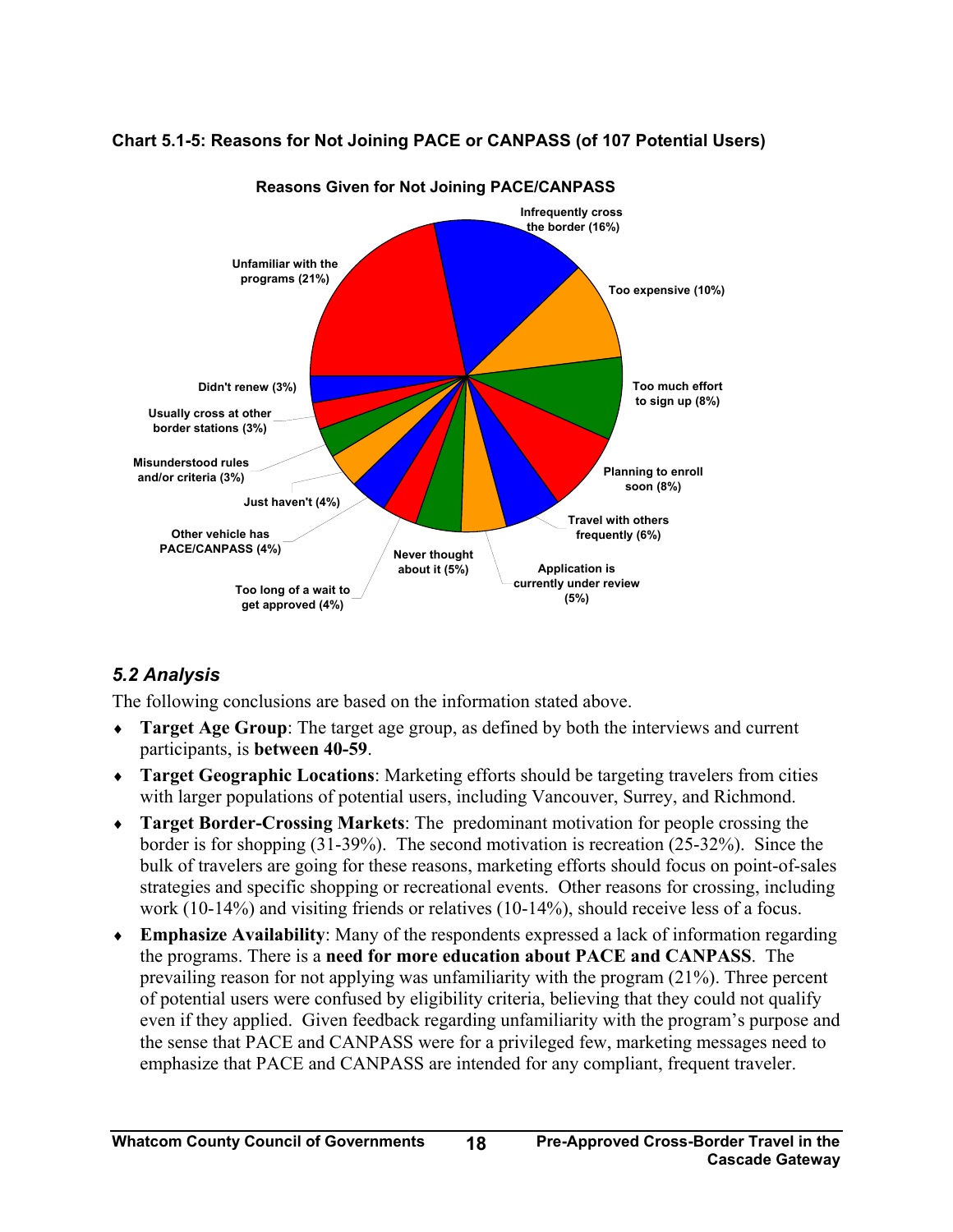- <span id="page-24-0"></span>♦ **Marketing of Value**: The value of travel time needs to be emphasized when marketing PACE and CANPASS. 25 percent believed that PACE was too expensive, or that they do not cross often enough to justify the PACE fee, although they all reported crossing more than six times a year.
- ♦ **Providing Easier Application Methods**: Several drivers gave reasons for not applying which reflect difficulties in enrolling (7 percent said it was "too much effort", and 7 percent intend to apply soon). This suggests the benefits of providing easier ways to apply for both programs.

# **6. Media and Networking Options**

### *6.1 Potential PACE/CANPASS User Media Preferences*

As part of the interviews conducted by WCCOG at the Peace Arch Border Crossing (*see* Section 5), potential PACE and CANPASS users were asked questions regarding their media preferences:

### Choice of Newspapers (of 107 Potential PACE/CANPASS Users)

The following newspapers were reported as regularly read:

- The Vancouver Sun: 50 percent
- $\bullet$  The B.C. Province: 32 percent
- $\bullet$  The National Post: 13 percent
- The Globe and Mail: 6 percent
- $\bullet$  The Seattle Times: 5 percent
- $\bullet$  The Bellingham Herald: 5 percent
- $\leftarrow$  Fifteen other papers read: 17 percent

### Usage of the Internet (of 107 Potential PACE/CANPASS Users)

- $\bullet$  61 percent use the internet daily.
- 28 percent never use the internet.

### *6.2 Analysis*

Based on reported use of the internet by potential users (61% daily usage), it is evident that marketing efforts that refer people to a web site for more information and applications would be highly appropriate. Marketing on the internet itself, such as banner advertisements and links on heavily used community and traveler-information web sites, would be sensible.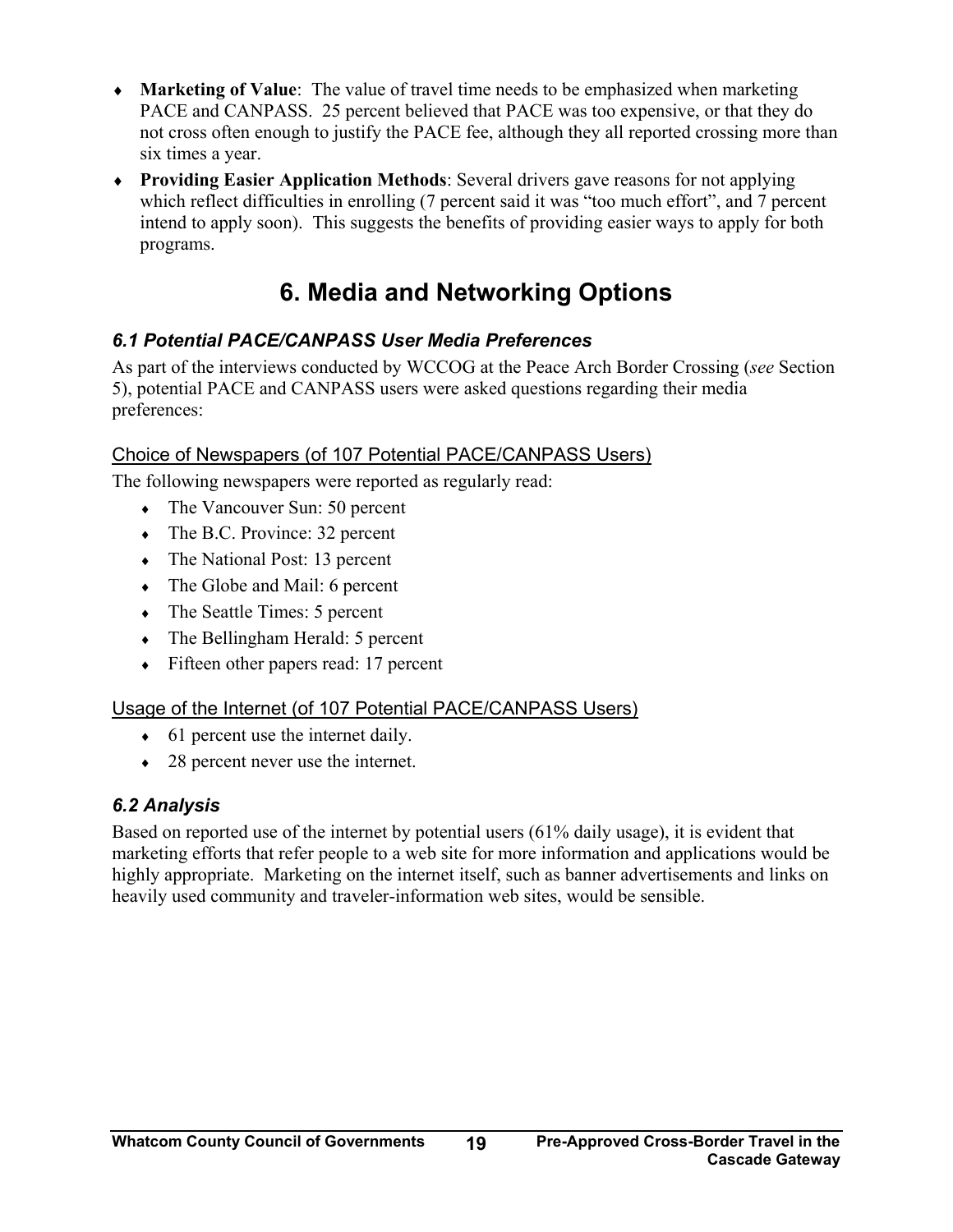# **7. Conclusions**

<span id="page-25-0"></span>1. PACE and CANPASS can increase current system capacity in the Cascade Gateway (WSDOT Report).

2. WCCOG's non-scientific survey of non-PACE travelers estimates that 32 percent of peakhour traffic (southbound at Peace Arch) is both eligible and would benefit from enrollment in PACE. Added to the current 28 percent of southbound cars that use PACE already, PACE could, theoretically, facilitate the entry of 60 percent of peak-hour cross-border traffic.

3. Both current and potential PACE and CANPASS users do not only live in border towns. A large percent live over 50 miles from the border in places such as Seattle (over 100 miles from the border) and Vancouver (60 miles from the border). Marketing efforts should acknowledge a wider geographic area than has been thought of in the past.

4. The promotion of internet-based application options for PACE and CANPASS would be a preferred approach for a large majority of the target market.

5. Marketing efforts should focus more on recreational and shopping activity centers than on business or work-related activities.